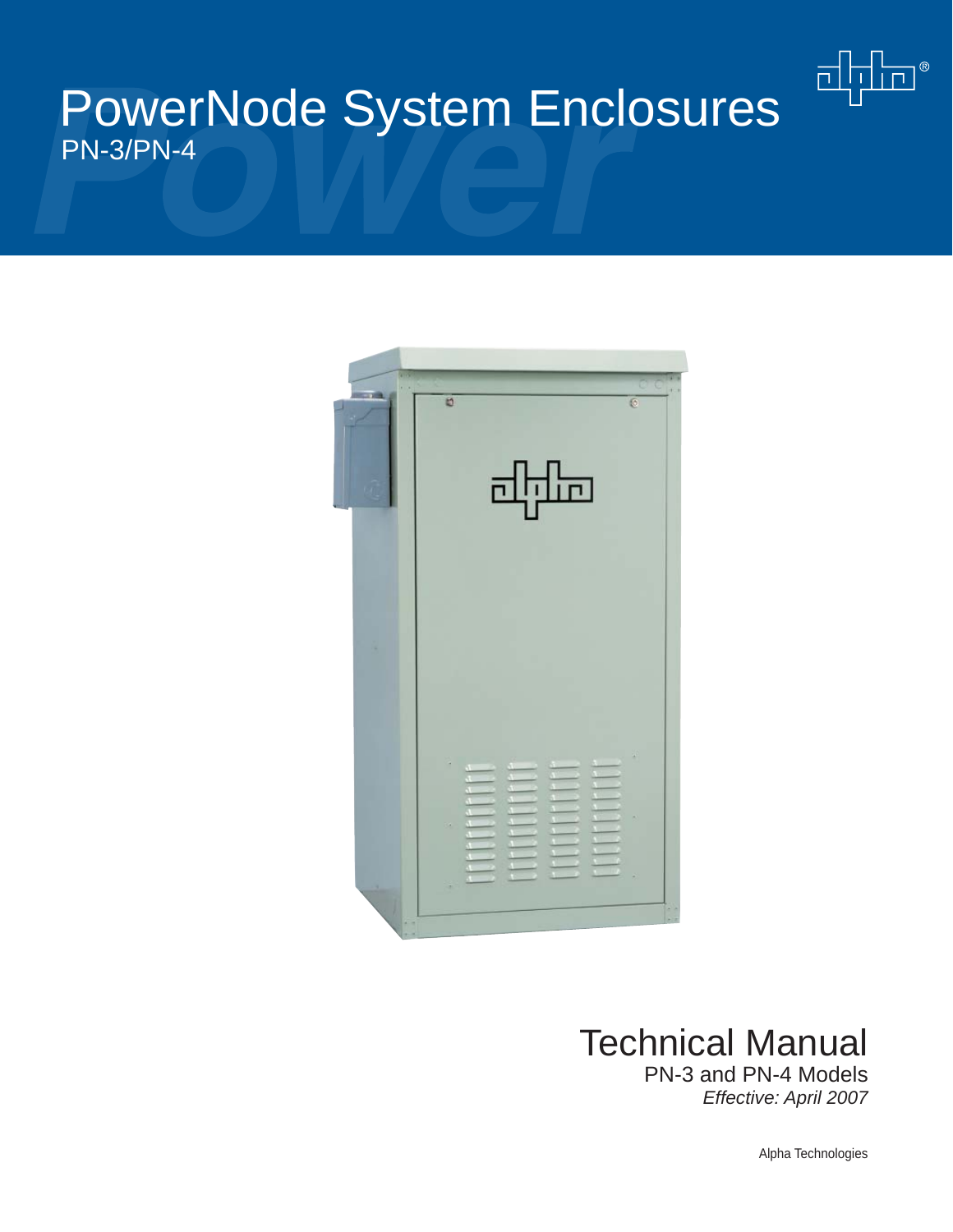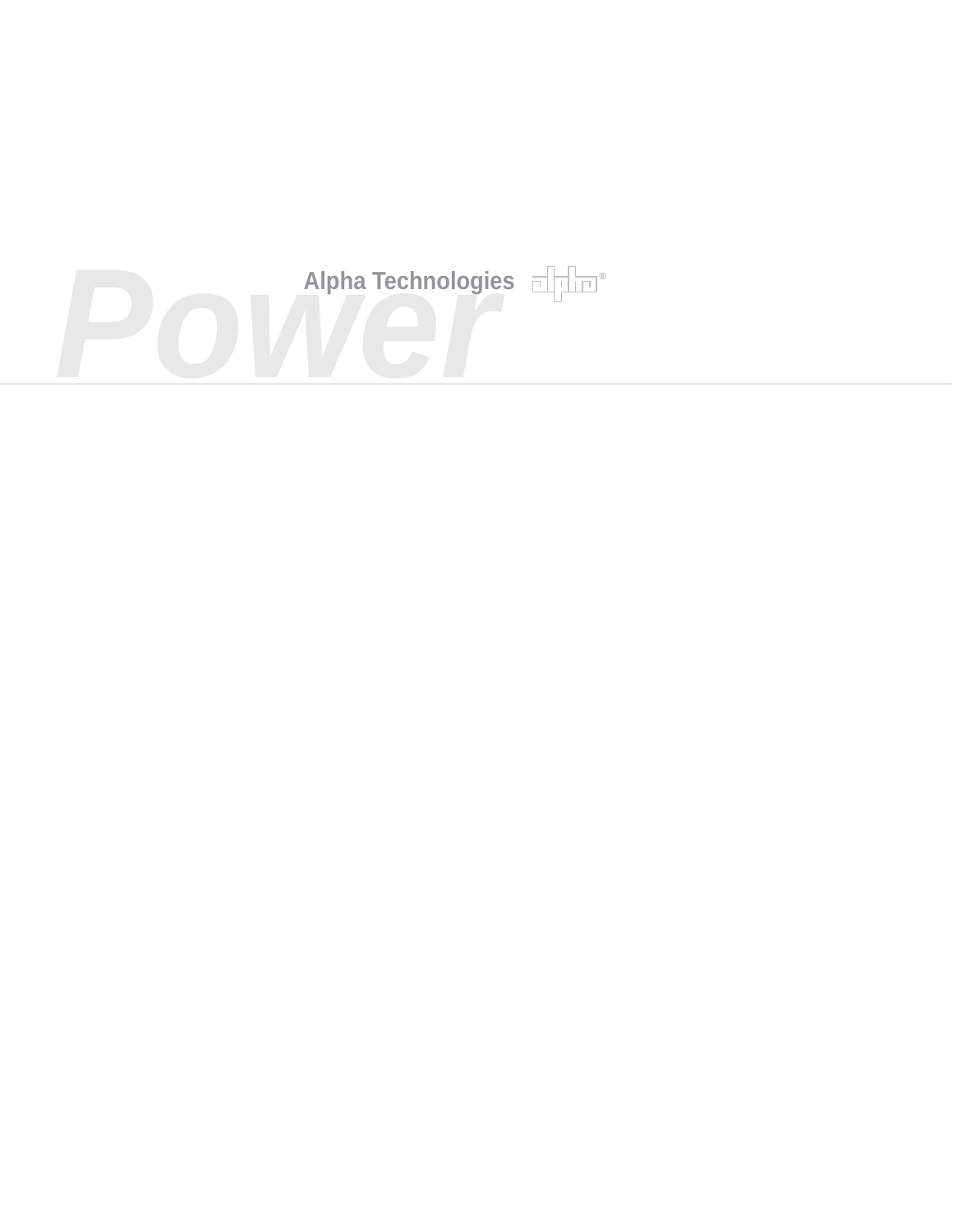# PowerNode System Enclosures PN-3 and PN-4 Models Technical Manual

031-103-B0-004, Rev. D

Effective Date: April, 2007 Copyright© 2007 Alpha Technologies, Inc.

member of The <sub>E</sub>ndem Group™

#### **NOTE:**

Photographs contained in this manual are for illustrative purposes only. These photographs may not match your installation.



#### **NOTE:**

Operator is cautioned to review the drawings and illustrations contained in this manual before proceeding. If there are questions regarding the safe operation of this powering system, please contact Alpha Technologies or your nearest Alpha representative.



#### **NOTE:**

Alpha shall not be held liable for any damage or injury involving its enclosures, power supplies, generators, batteries, or other hardware if used or operated in any manner or subject to any condition not consistent with its intended purpose, or is installed or operated in an unapproved manner, or improperly maintained.

## To contact Alpha Technologies:

## Visit *www.alpha.com*

or

For general product information and customer service (7 AM to 5 PM, Pacific Time), call

## **1-800-863-3930,**

For complete technical support, call

## **1-800-863-3364**

*7 AM to 5 PM, Pacifi c Time or 24/7 emergency support*

To report errors in this document, send email to: *Techpubs@alpha.com*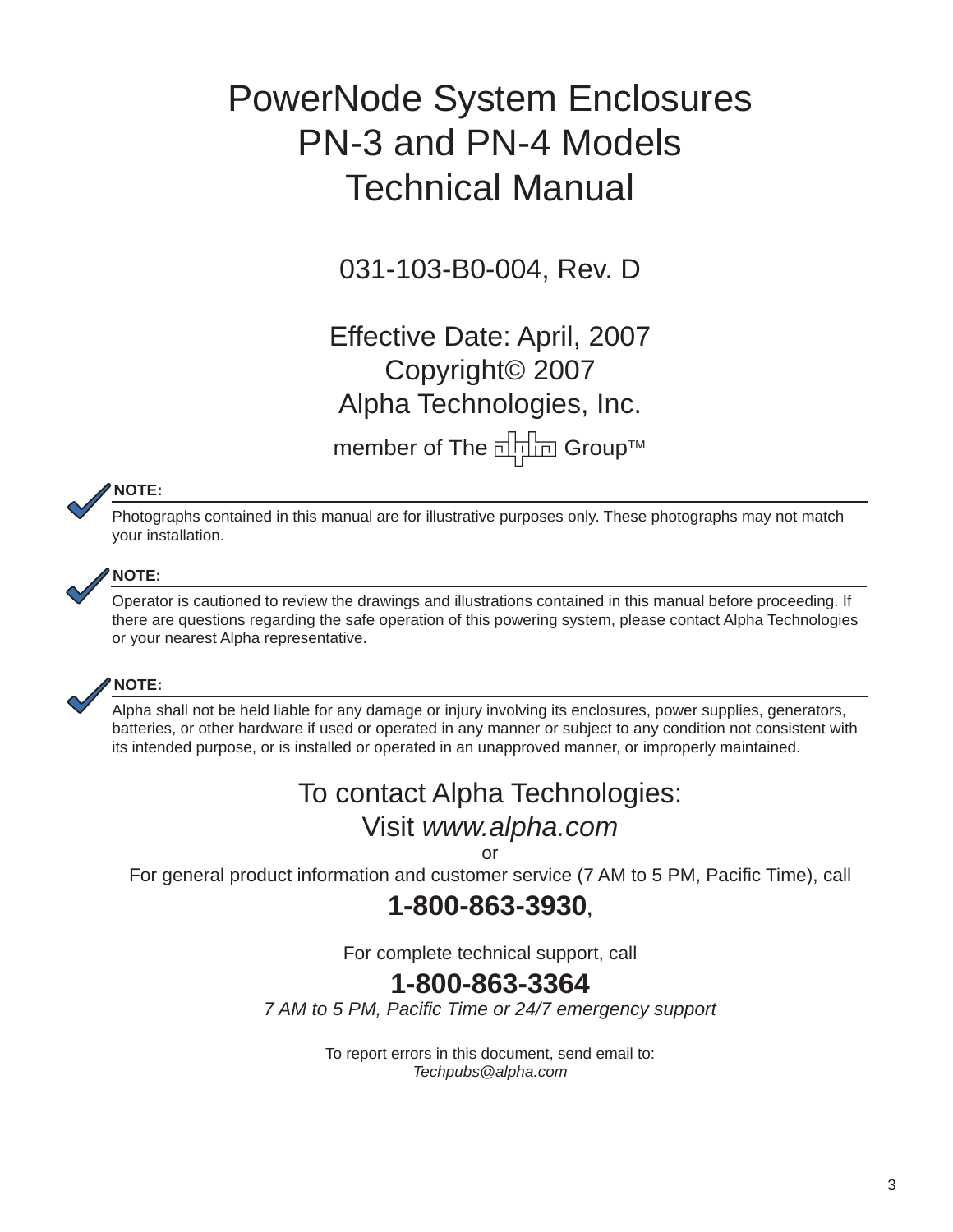## **Table of Contents**

| 1.0 |     |                                                                                                                                            |  |  |
|-----|-----|--------------------------------------------------------------------------------------------------------------------------------------------|--|--|
| 2.0 |     |                                                                                                                                            |  |  |
| 3.0 |     |                                                                                                                                            |  |  |
|     | 3.1 |                                                                                                                                            |  |  |
|     | 3.2 |                                                                                                                                            |  |  |
|     | 3.3 |                                                                                                                                            |  |  |
|     | 3.4 |                                                                                                                                            |  |  |
| 4.0 |     |                                                                                                                                            |  |  |
|     | 4.1 |                                                                                                                                            |  |  |
|     |     | 4.1.1 Connection Procedure for the BBX-100A-8POS Service Disconnect 16<br>4.1.2 Connection Procedure for the BBX-70A Service Disconnect 17 |  |  |
|     | 4.2 |                                                                                                                                            |  |  |
|     |     |                                                                                                                                            |  |  |
|     | 4.3 |                                                                                                                                            |  |  |
|     | 4.4 |                                                                                                                                            |  |  |
|     | 4.5 |                                                                                                                                            |  |  |
|     |     |                                                                                                                                            |  |  |
| 5.0 |     |                                                                                                                                            |  |  |
|     | 5.1 |                                                                                                                                            |  |  |
|     | 5.2 |                                                                                                                                            |  |  |
|     | 5.3 |                                                                                                                                            |  |  |
|     | 5.4 |                                                                                                                                            |  |  |
|     | 5.5 |                                                                                                                                            |  |  |
|     | 5.6 |                                                                                                                                            |  |  |
| 6.0 |     |                                                                                                                                            |  |  |
| 7.0 |     |                                                                                                                                            |  |  |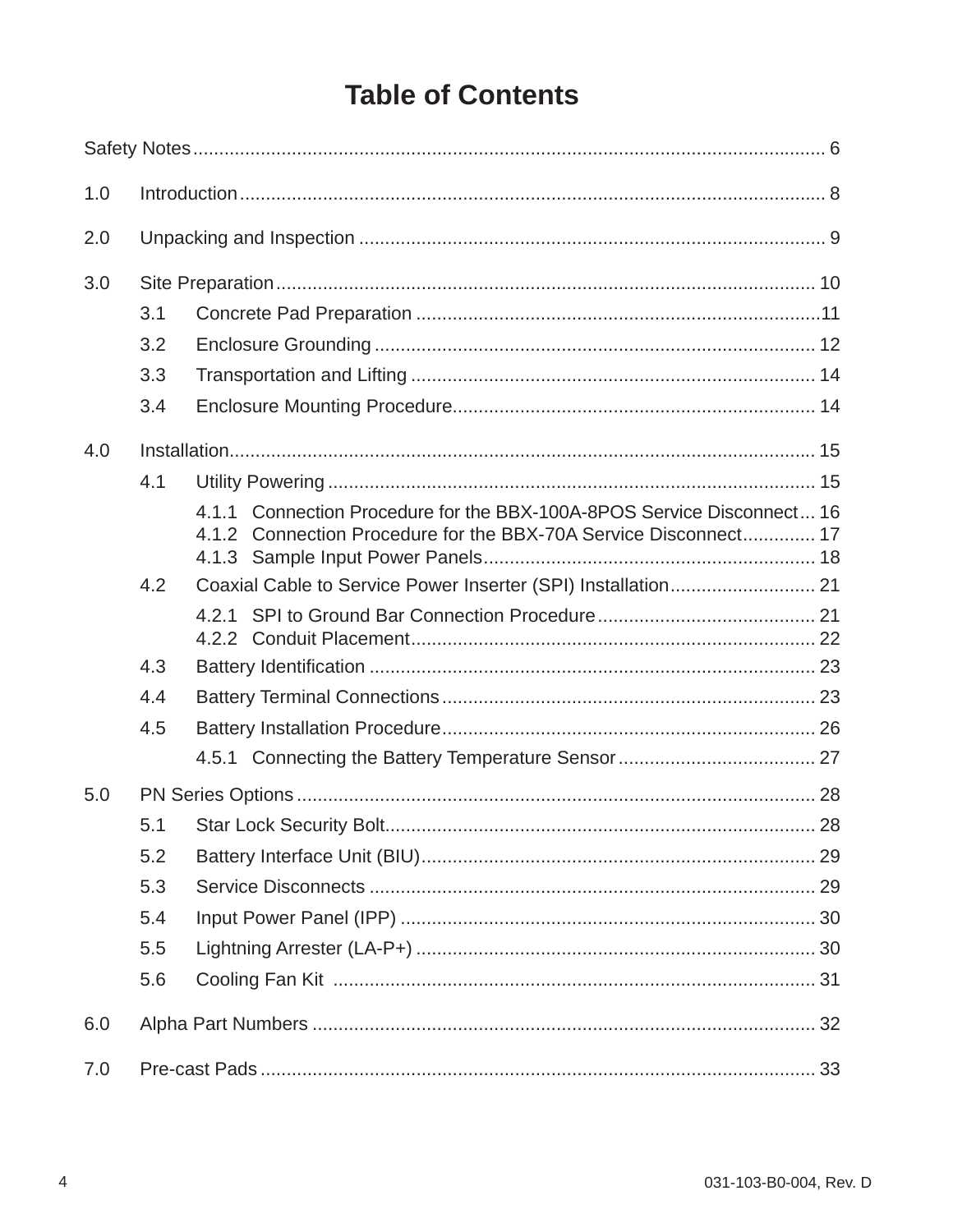## **List of Figures**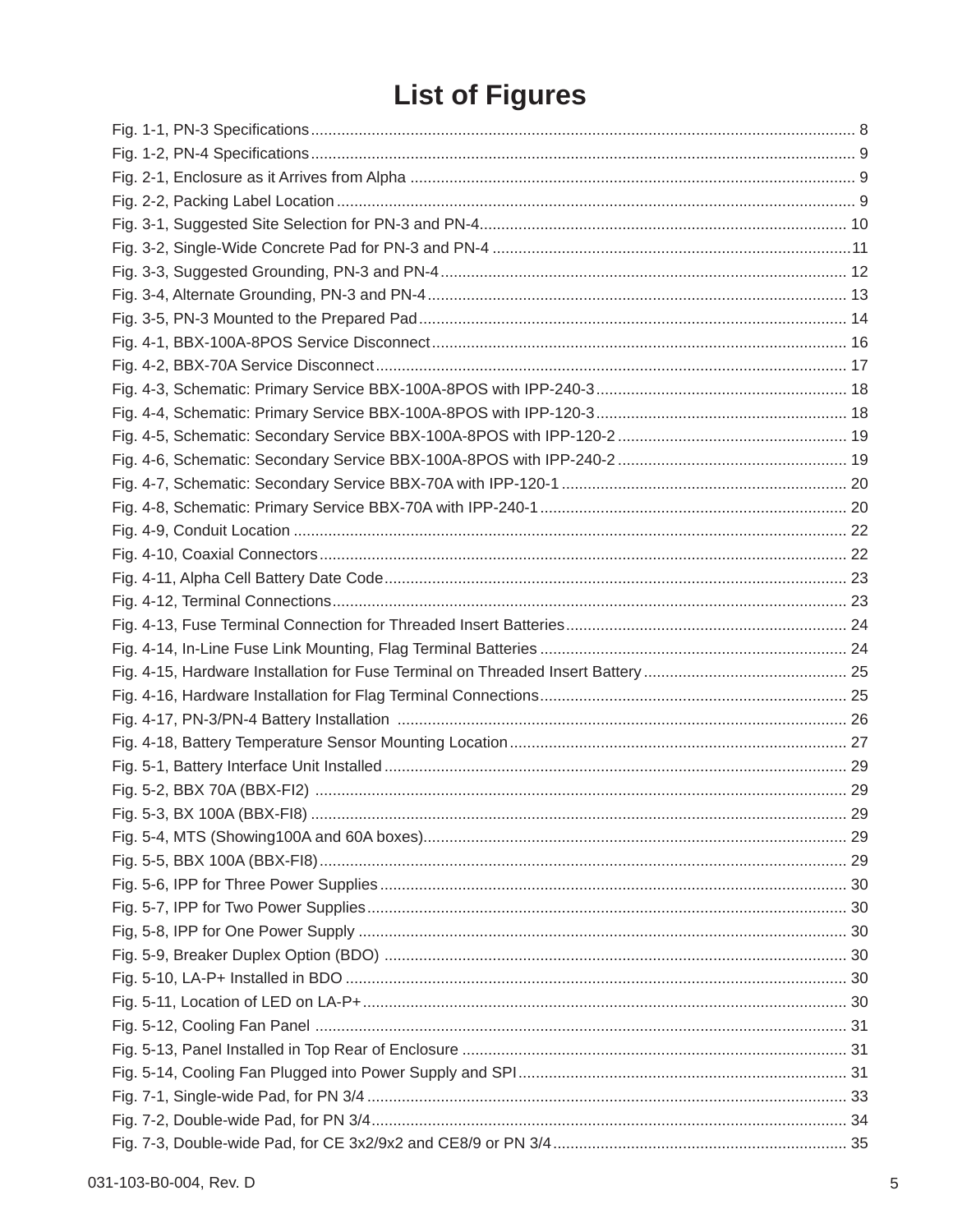## **Safety Notes**

Review the drawings and illustrations contained in this manual before proceeding. If there are any questions regarding the safe installation or operation of this product, contact Alpha Technologies or the nearest Alpha representative. Save this document for future reference.

To reduce the risk of injury or death, and to ensure the continued safe operation of this product, the following symbols have been placed throughout this manual. Where these symbols appear, use extra care and attention.

#### **ATTENTION:**

The use of ATTENTION indicates specific regulatory/code requirements that may affect the placement of equipment and /or installation procedures.

#### **NOTE:**

A NOTE provide additional information to help complete a specific task or procedure.

## CAUTION!

The use of CAUTION indicates safety information intended to PREVENT DAMAGE to material or equipment.

### **WARNING!**

WARNING presents safety information to PREVENT INJURY OR DEATH to the technician or user.

## **Installation Notes**

- The system must be installed only by qualified service personnel.
- Always consult local codes for mounting pad requirements.
- Consult local utility codes for additional cabinet grounding and utility requirements.
- Consult the local gas company for correct meter type and riser location.
- Whenever possible, it is best that the enclosure be installed above flood zones.
- Precast Mounting Pads may either be purchased from Alpha or poured in place. The pad must be capable of holding 1,000 lbs. (minimum). Rebar may be placed in a crosshatch pattern for pad reinforcement, as needed.
- If the pad is to be located in an area with a deep frost line or unstable soil, concrete pylon footings (4" diameter X 4' deep, or 1' deeper than the regional frost line) can be placed below the concrete pad, in front of and below the (4) mounting features.
- The top of the pad must be above grade to reduce the buildup of debris around the base of the cabinet.
- Adequate space must be allowed for Cable TV input/output conduit; plant grounding electrode conductor(s); RF cable entrance via (1)  $4$ ", (2)  $3$ " or (3)  $2 \frac{1}{2}$ " rigid conduit sweep(s) with  $2'$  bend radius (minimum); and fiber optic cable entrance (refer to fiber manufacturer's specification for minimum bend radius requirements).
- Prior to pouring concrete, any wire running through the pad must have a thermal expansion jacket (i.e., PVC) to prevent cracking of the concrete during lightning strikes.
- Alpha Technologies is not responsible for broken welds or other damage to the cabinet caused by improper installation.
- A 25+ year vapor barrier must be used between the concrete pad and the base of the enclosure to further inhibit the ingress of moisture. Alpha Technologies is not responsible for water damage or moisture damage resulting from improper installation.
- Concrete filled, 6" diameter steel posts (or equivalent) can be placed at the corners of the pad to reduce exposure to accidental traffic damage.
- All dimensions are given in inches.
- For further information regarding this installation, contact Alpha Technologies or your nearest Alpha representative.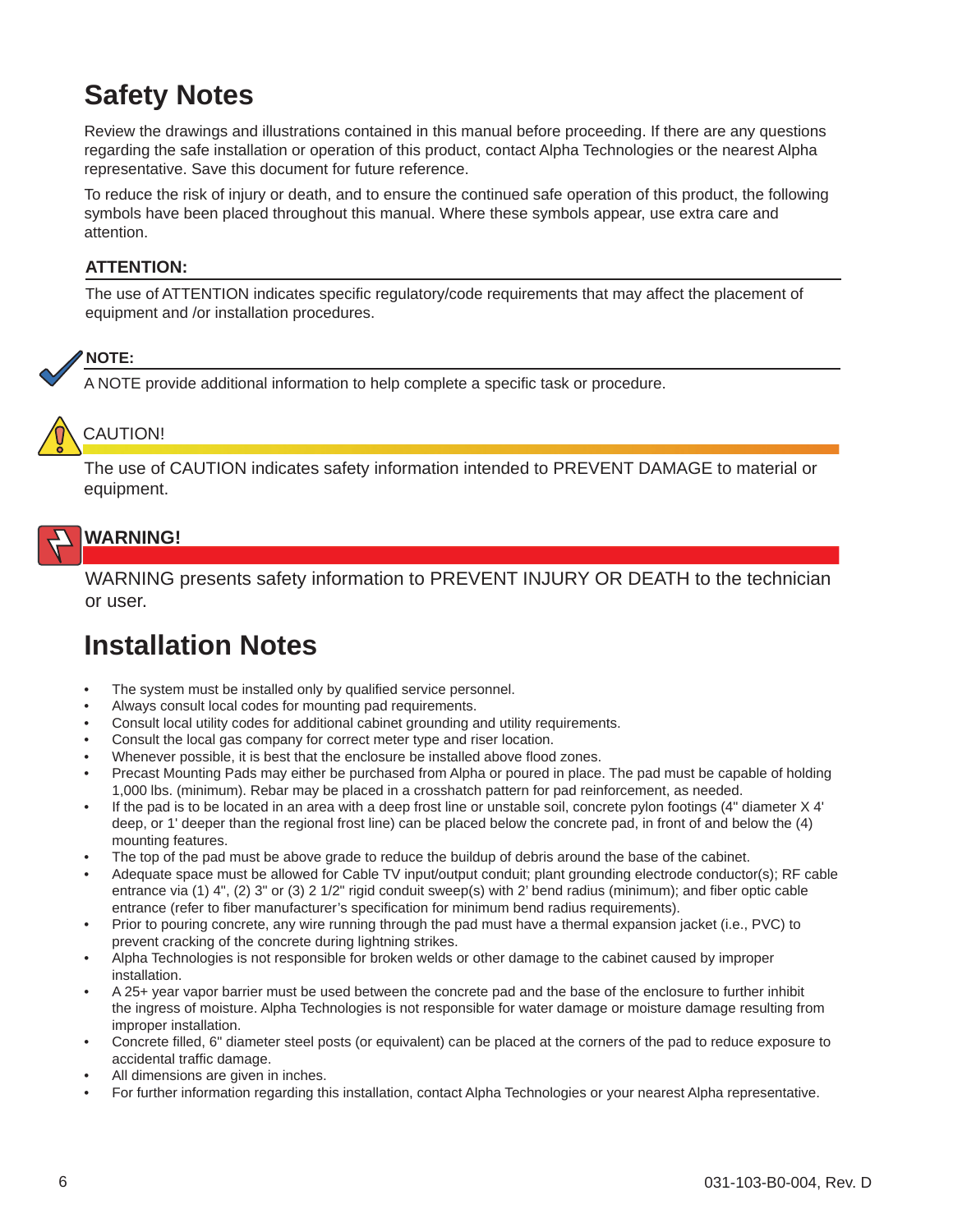## **Battery Safety Notes**



### **WARNING!**

Lead-acid batteries contain dangerous voltages, currents and corrosive material. Battery installation, maintenance, service and replacement must be performed only by authorized personnel.

## **Chemical Hazards**

Any gelled or liquid emissions from a valve-regulated lead-acid (VRLA) battery contain dilute sulfuric acid, which is harmful to the skin and eyes. Emissions are electrolytic, and are electrically conductive and corrosive.

*To avoid injury:*

- Servicing and connection of batteries shall be performed by, or under the direct supervision of, personnel knowledgeable of batteries and the required safety precautions.
- Always wear eye protection, rubber gloves, and a protective vest when working near batteries. Remove all metallic objects from hands and neck.
- Batteries produce explosive gases. Keep all open flames and sparks away from batteries.
- Use tools with insulated handles, do not rest any tools on top of batteries.
- Batteries contain or emit chemicals known to the State of California to cause cancer and birth defects or other reproductive harm. Battery post terminals and related accessories contain lead and lead compounds. Wash hands after handling (California Proposition 65).
- Wear protective clothing (insulated gloves, eye protection, etc.) whenever installing, maintaining, servicing, or replacing batteries.
- If any battery emission contacts the skin, wash immediately and thoroughly with water. Follow your company's approved chemical exposure procedures.
- Neutralize any spilled battery emission with the special solution contained in an approved spill kit or with a solution of one pound Bicarbonate of soda to one gallon of water. Report chemical spill using your company's spill reporting structure and seek medical attention if necessary.
- Always replace batteries with those of an identical type and rating. Never install old or untested batteries.
- Do not charge batteries in a sealed container. Each individual battery should have at least 0.5 inches of space between it and all surrounding surfaces to allow for convection cooling.
- All battery compartments must have adequate ventilation to prevent an accumulation of potentially dangerous gas.
- Prior to handling the batteries, touch a grounded metal object to dissipate any static charge that may have developed on your body.
- Never use uninsulated tools or other conductive materials when installing, maintaining, servicing or replacing batteries.
- Use special caution when connecting or adjusting battery cabling. An improperly connected battery cable or an unconnected battery cable can make contact with an unintended surface that can result in arcing, fire, or possible explosion.
- A battery showing signs of cracking, leaking, or swelling should be replaced immediately by Authorized Personnel using a battery of identical type and rating.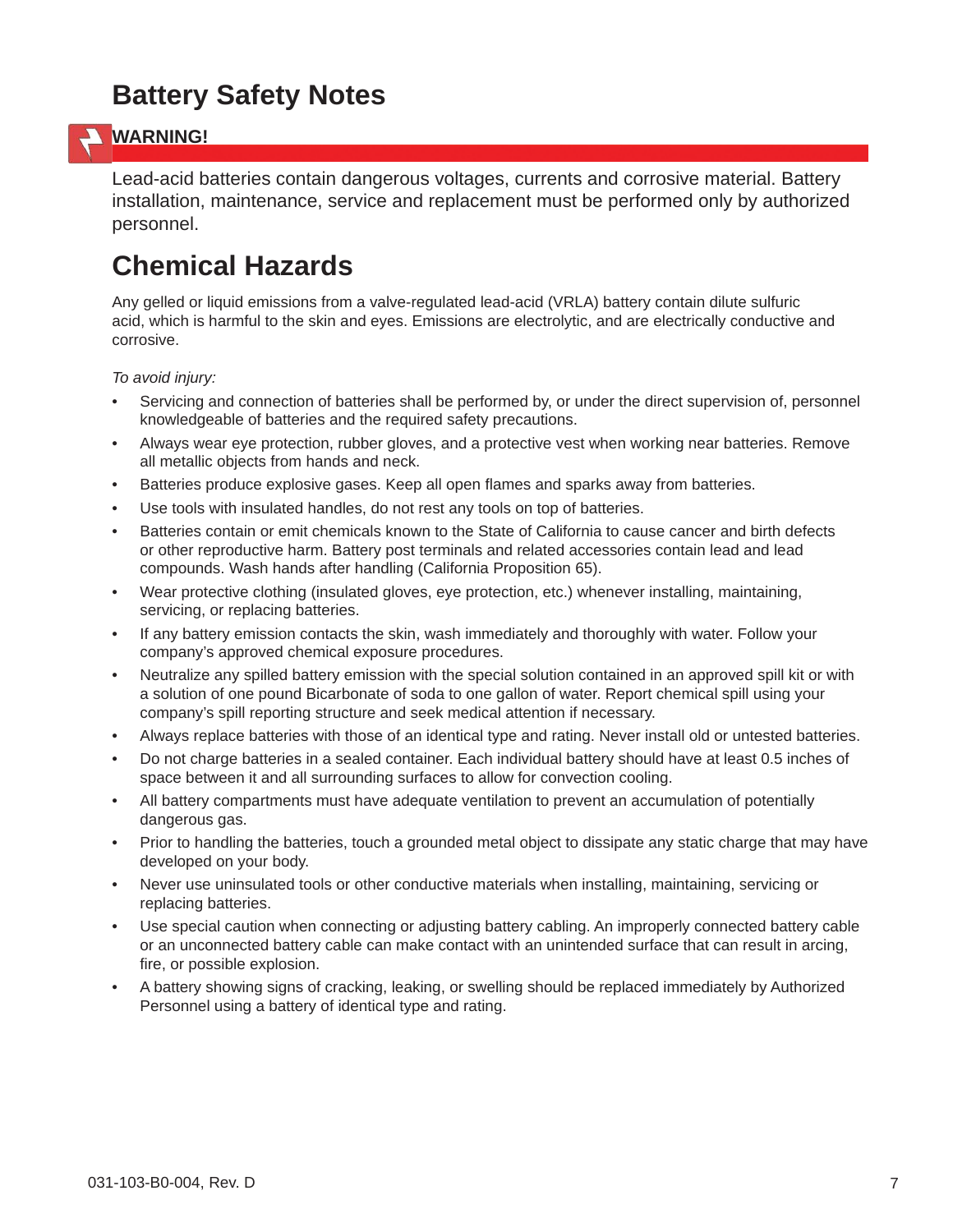## **1.0 Introduction**

Alpha's PN Series Power Node enclosures offer complete flexibility and modular expandability for Cable TV powering applications. The Modular Tray system simplifies installation while allowing for future expansion or reconfiguration. The PN Series is designed to accommodate current system power requirements while allowing the cost-effective addition of power capacity, as well as enhanced reliability options, when new services are integrated. Excellent for either distributed or centralized powering architectures, PN Series enclosures are available to accommodate multiple power supplies, battery strings and/or natural gas or propane generators.

Fig. 1-1, PN-3 Specifications Dimensions: 26" W x 44" H x 24" D Power Supply Capacity: Up to two power supplies (4kW) Weight: 100-170 lbs. ( depending on options) Material: Aluminum



Fig. 1-2, PN-4 Specifications Dimensions: 26" W x 52" H x 24" D Power Supply Capacity: Up to three power supplies (6kW) Weight: 110-180 lbs. (depending on options) Material: Aluminum

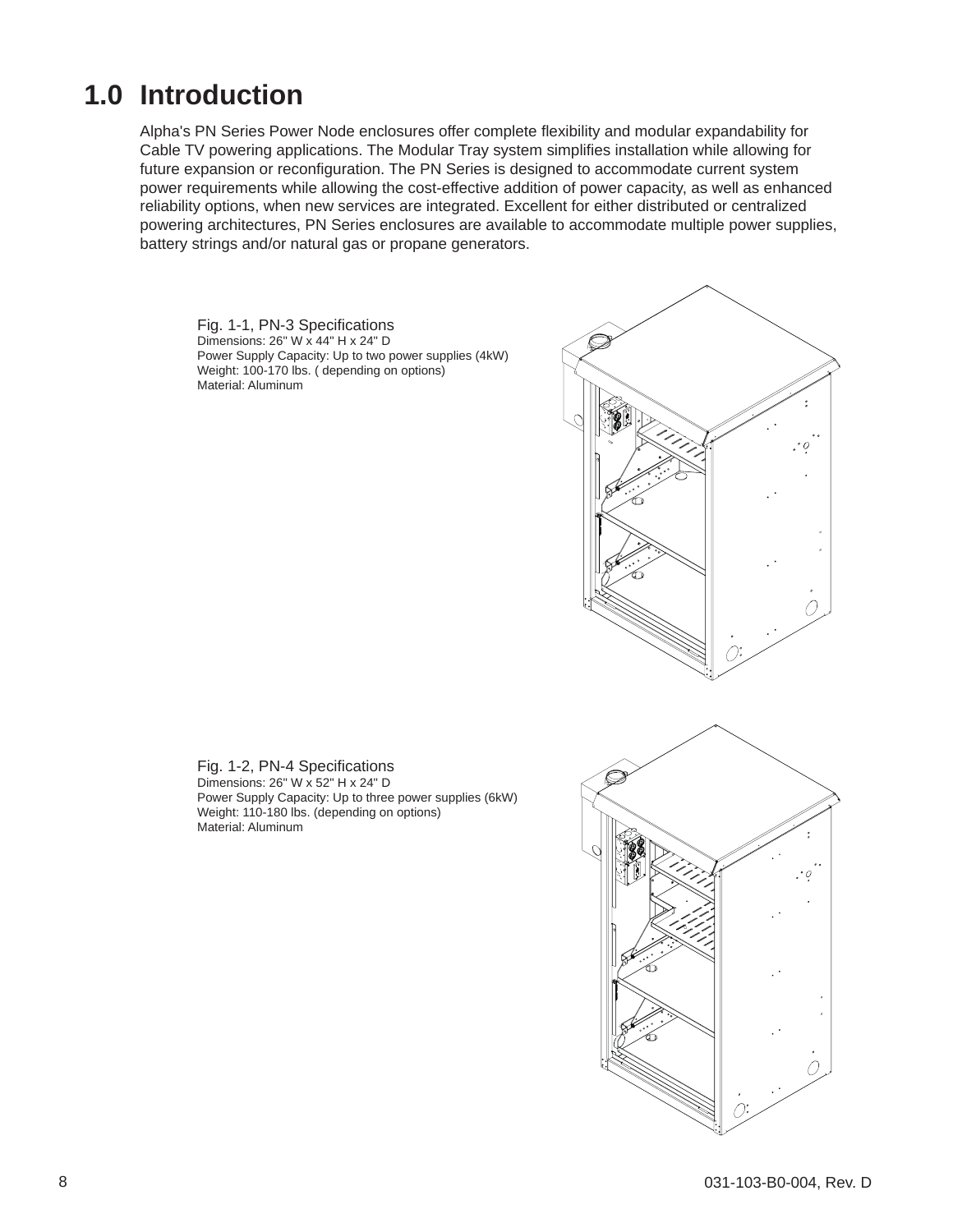## **2.0 Unpacking and Inspection**

#### **To ensure operator safety:**

- Enclosures must be installed only by qualified personnel and in accordance with all applicable electrical codes.
- Use eye protection whenever working with batteries.
- Use only sealed, lead-acid type batteries (gelled-electrolyte or equivalent, 65Ah min).

#### **Unpacking and Inspection:**

Carefully remove the enclosure from the shipping container. Inspect the contents. If there are damaged or missing items, contact Alpha Technologies and the shipping company immediately. Most shipping companies have only a short claim period.

Verify the order contents (refer to packing label details located on wooden pallet, see Fig. 2-2).



Batteries are shipped separately.



Fig. 2-1, Enclosure as Shipped



Fig. 2-2, Packing Label Location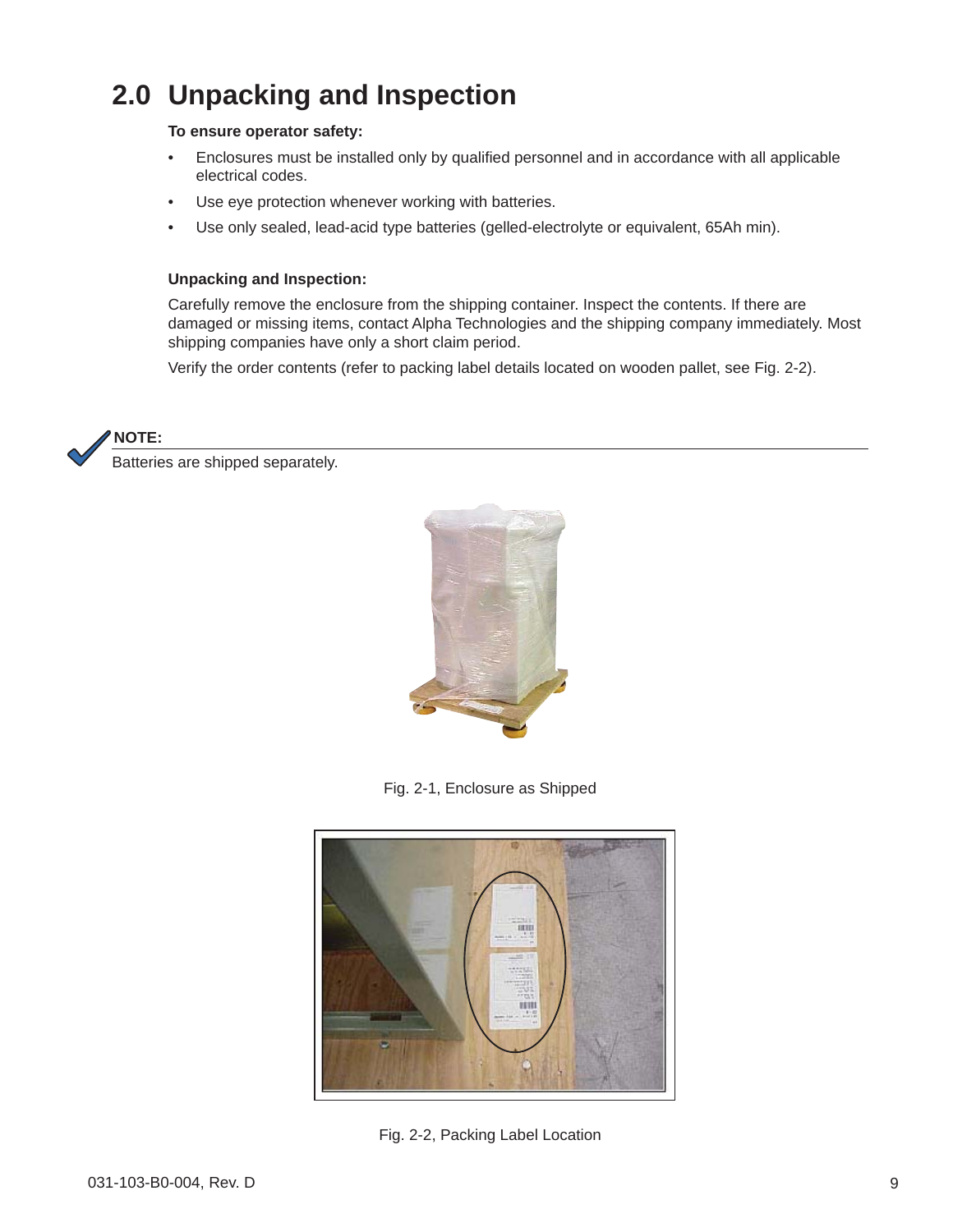## **3.0 Site Preparation**

The site must be planned so that the enclosure will receive good air flow. In areas of extreme heat, position the enclosure so that it will be shaded from the afternoon sun. In areas of prevailing winds, it is best that the enclosure be located so that the sides of the cabinet face the winds instead of the doors. This will greatly reduce the buildup of sand or snow against the enclosure's air vents.

In areas of potential flooding, the geographical site and concrete pad must be located above the flood plain. Pedestals are available to raise the Power Node enclosures above expected snow and water levels.

The enclosure must be placed where it will be free of obstructions, allowing easy access to the doors for service or equipment access. For ventilation and maintenance, allow a minimum space of 36 inches in the front and 36 inches in the rear, between the enclosure and other solid structures.

Place the enclosure well away from ground level sources of forced water, such as underground sprinkler systems and direct roadway splash.

The concrete pad drawing (Section 3.1) contains all of the required mounting details, including electrical service and cable plant entrances.

The vapor barrier material (such as 30 lb. felt, neoprene pond liner, or heavy grade tar paper) must initially extend at least 6" in all directions around the perimeter of the enclosure and be trimmed closer to the enclosure, using the appropriate utility knife or cutting tool.

## **WARNING!**

Never transport the unit with batteries installed. Batteries must ONLY be installed after the unit is transported to the site and secured to the pad. Transporting the unit with batteries installed may cause a short circuit, fire, explosion, and/or damage to the battery pack, enclosure and installed equipment. Damage caused by improper shipping or transporting a unit with batteries installed is not covered under warranty.



Fig. 3-1, Suggested Site Selection for PN-3 and PN-4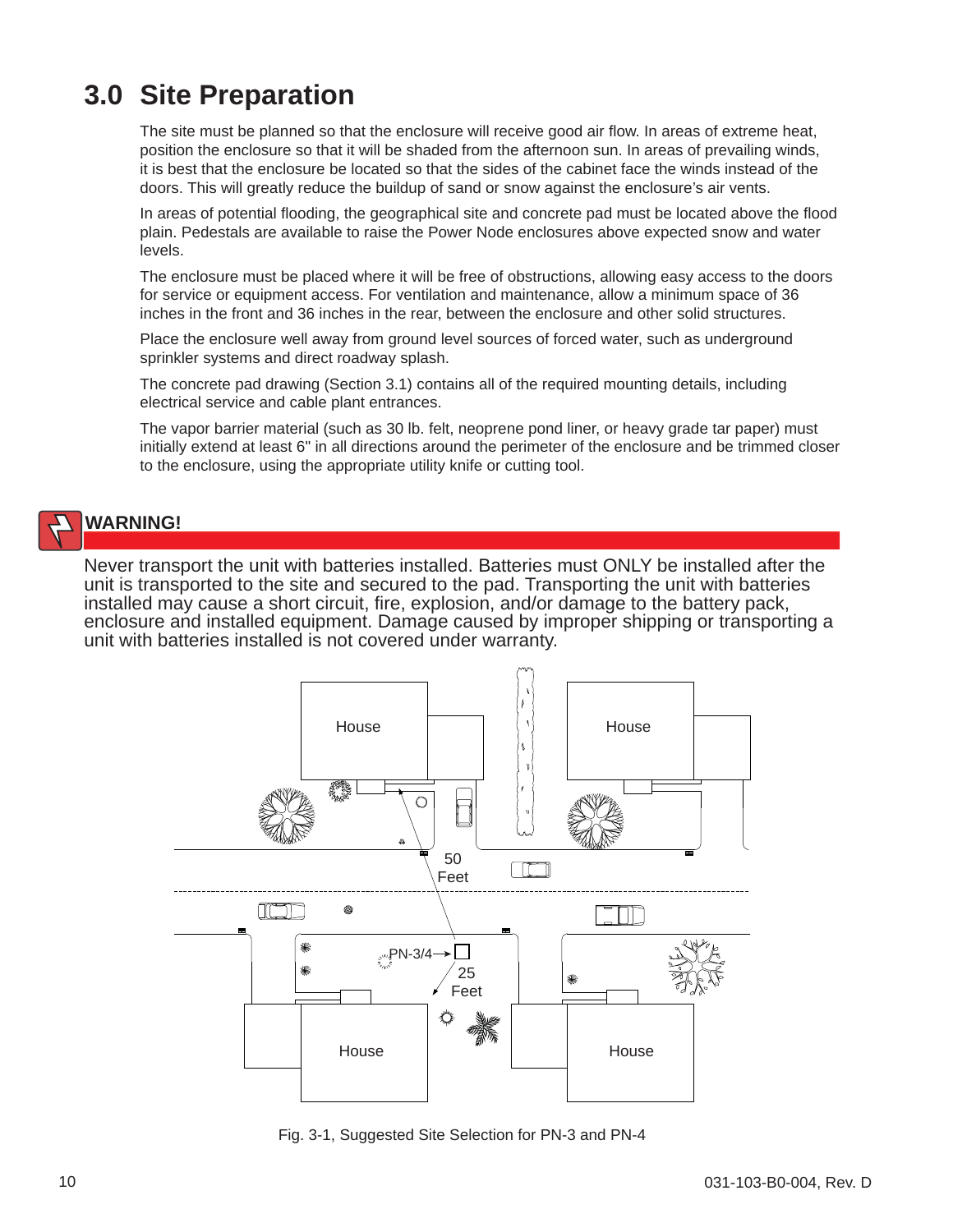#### **3.0 Site Preparation, continued**

## **3.1 Concrete Pad Preparation**

Pads can either be poured on site, or precast by Alpha Technologies. Available concrete pad configurations and part numbers can be found in Section 6.



Fig. 3-2, Single-wide Concrete Pad for PN-3 and PN-4 All dimensions shown in inches

Mounting holes and sweeps indexed from this position.

Indicates PN-3 and PN-4 pedestal enclosure mating surface.

Alpha recommended distance (6" minimum) between edge of pad and cabinet.

Four-inch diameter hole for AC power IN (non-metered installation).

Four-inch diameter opening for DC Output cable and Status Monitoring harness.

All mounting hardware must be stainless, galvanized, or better to prevent corrosion.

 5" x 8" rectangular cutout (2 places), open area for all internal connections including: generator power and/or coax cable conduit sweeps.

 A 25+ year continuous vapor barrier must be used between the enclosure and the pad to prevent moisture ingress and possible corrosion caused by metal to concrete contact. The vapor barrier material (such as 30 lb. felt, neoprene pond liner, or heavy grade tar paper) must be initially extended at least 6" in all directions around the perimeter of the enclosure. After the enclosure is secured to the pad, the material can be cut closer to the enclosure, using the appropriate knife or cutting tool.

1

2

3

4

5

6

7

 $\sqrt{8}$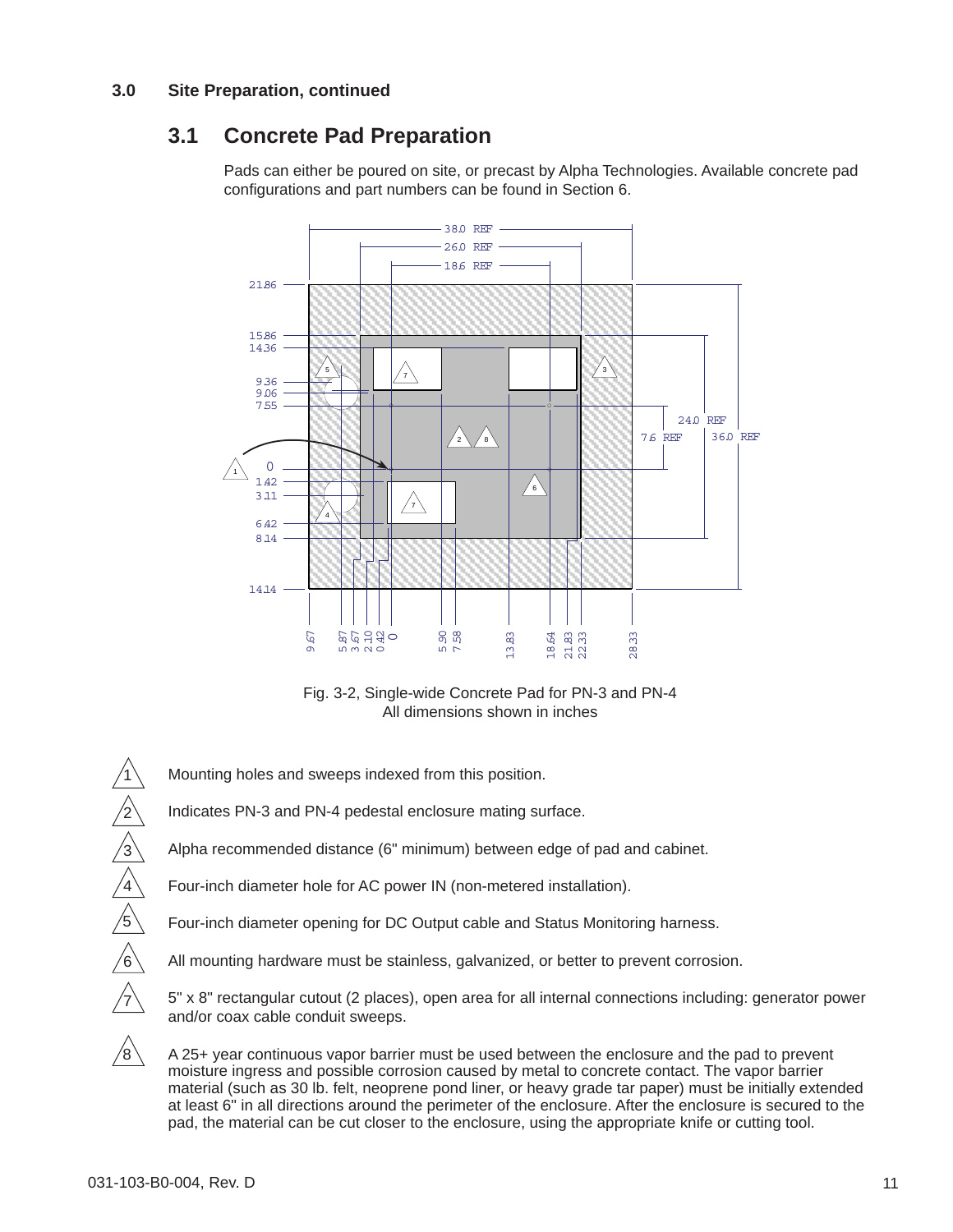## **3.2 Enclosure Grounding**



Fig. 3-3, Suggested Grounding, PN-3 and PN-4

Lightning Protection (Optional)

1/2" x 8' copper ground rod, four places, driven about 2 feet (typical) from the corners of the pad.

 $\sqrt{2}$  #2 bare copper wire loop terminated to each ground rod and buried below grade 2 to 12 inches. Corrosion-proof connections (25+ year life-span) and hardware suitable for direct burial MUST be used.



#2 bare copper wire from loop to the enclosure.

When the electrical supply is a primary service (not a secondary or feeder service) a #2 bare copper wire must be bond the lightning protection loop to the Grounding Electrode Conductor where they are closest.

Service Grounding (required)

 $\sqrt{5}$  #6 bare copper wire from Service Neutral/Ground Bar with 2 ground rods located 6' apart.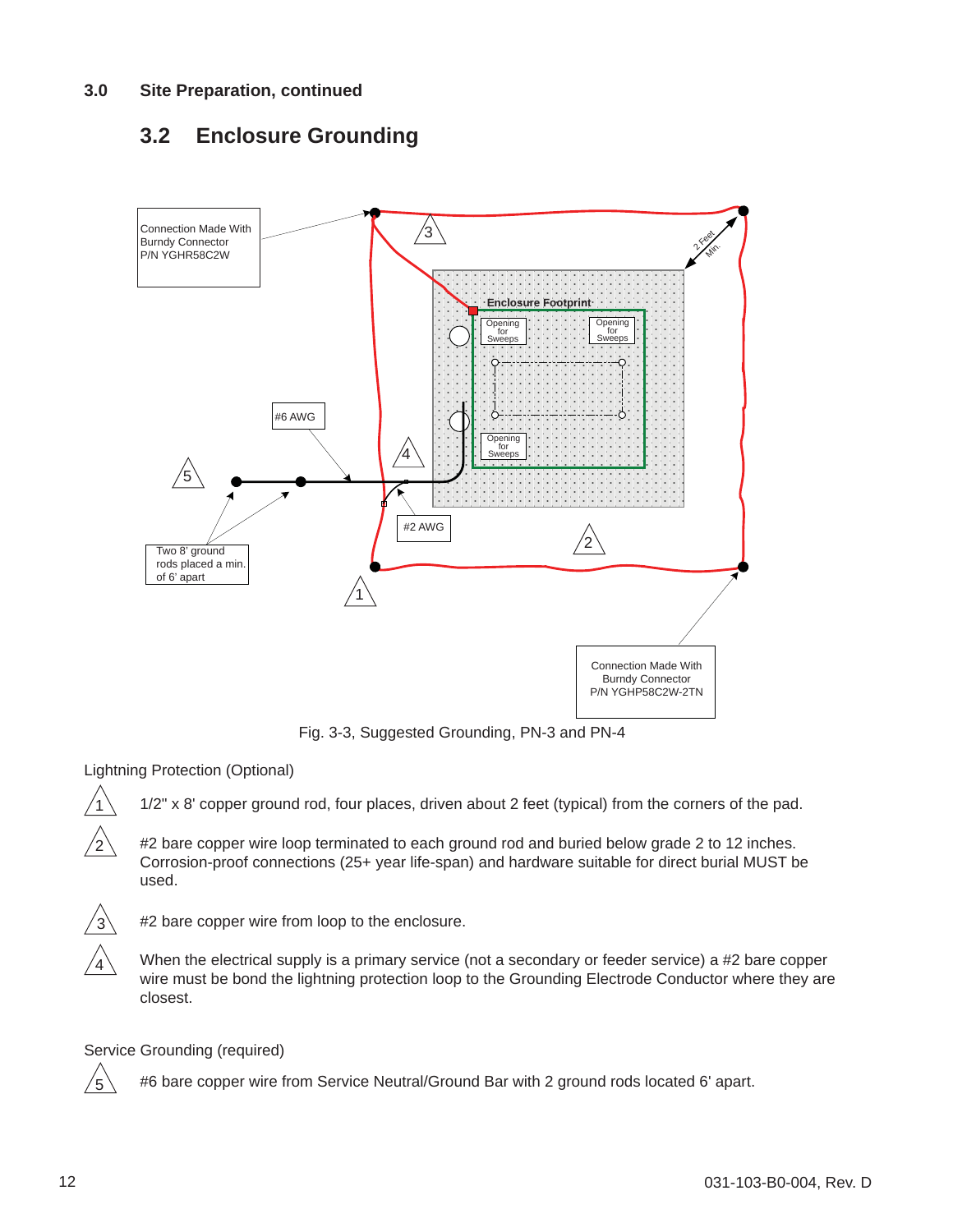#### **3.0 Site Preparation, continued**

#### **3.2 Enclosure Grounding, continued**



Fig. 3-4, Alternate Grounding, PN-3 and PN-4

#### Lightning Protection (Optional)

1/2" x 8' copper ground rod, four places, driven about 2 feet (typical) from the corners of the pad.



 $\sqrt{2}$  #2 bare copper wire loop terminated to each ground rod and buried below grade 2 to 12 inches. Corrosion-proof connections (25+ year life-span) and hardware suitable for direct burial MUST be used.



#2 bare copper wire from loop to the enclosure.

 $\sqrt{4} \backslash$  When the electrical supply is a primary service (not a secondary or feeder service) a #2 bare copper wire must be bonded to the lightning protection loop to the Grounding Electrode Conductor where they are closest.

#### Service Grounding (required)



 $\sqrt{5}$  #2 bare copper wire from Service Neutral/Ground Bar down 30" and out 20' beyond the pad edge. This is often called a UFER ground (Ground Ring in the NEC).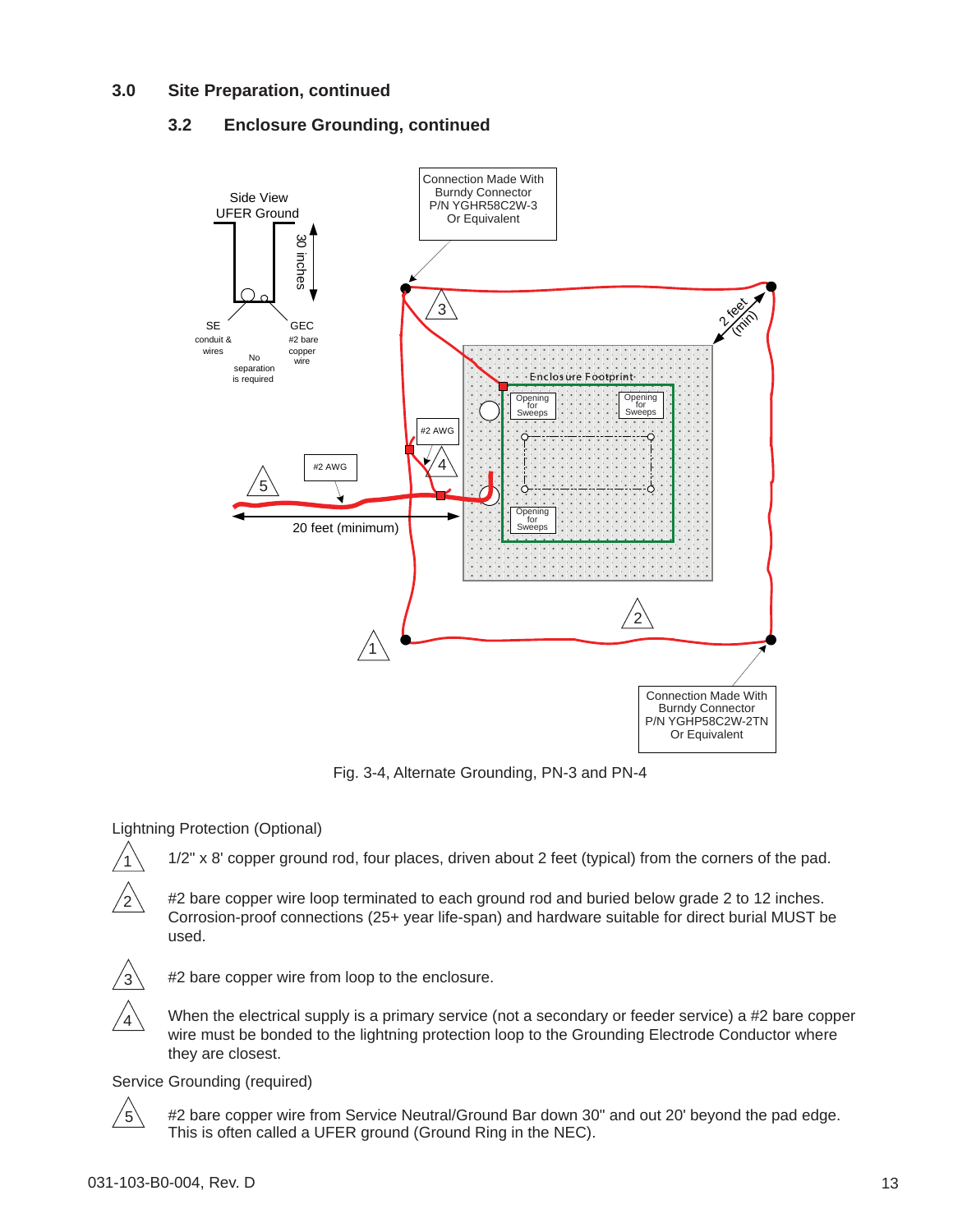#### **3.0 Site Preparation, continued**

### **3.3 Transportation and Lifting**

The PN-3 or PN-4 cabinet as shipped weighs approximately 100-150 lbs. A safe means of transportation to the site and a safe procedure for unloading the enclosure is necessary. Do not transport or lift with a device that may not be able to bear the unit's weight, and do not place the unit upon a surface that will not be able to fully support it.



- Enclosure must always remain in the upright position during shipping, storage, and installation. Damage may result from enclosure being shipped or stored on its side.
- Electronic modules, batteries or other components must not be installed until the enclosure is securely set in place at its permanent location.

### **3.4 Enclosure Mounting Procedure**

The enclosure bolts directly to the concrete pad. Mounting holes are provided in the base of the internal enclosure rack to accommodate the pad's 3/8" stainless or galvanized anchor bolts.

- 1. Place vapor barrier material on pad and make cutouts for anchoring hardware and other openings as necessary. A 25+ year vapor barrier MUST be used between the concrete and enclosure base to inhibit moisture ingress and to prevent corrosion caused by concrete-to-metal contact.
- 2. With no less than two field personnel lifting the enclosure, position it above the concrete pad and slowly lower it into position over the pad's 3/8" anchor bolts.
- 3. Secure the enclosure using stainless, galvanized (or better) flat washers, lock washers and 3/8" nuts at each mounting bolt.
- 4. Install electronic modules and batteries at this time.



Fig. 3-5, PN-3 Mounted to the Prepared Pad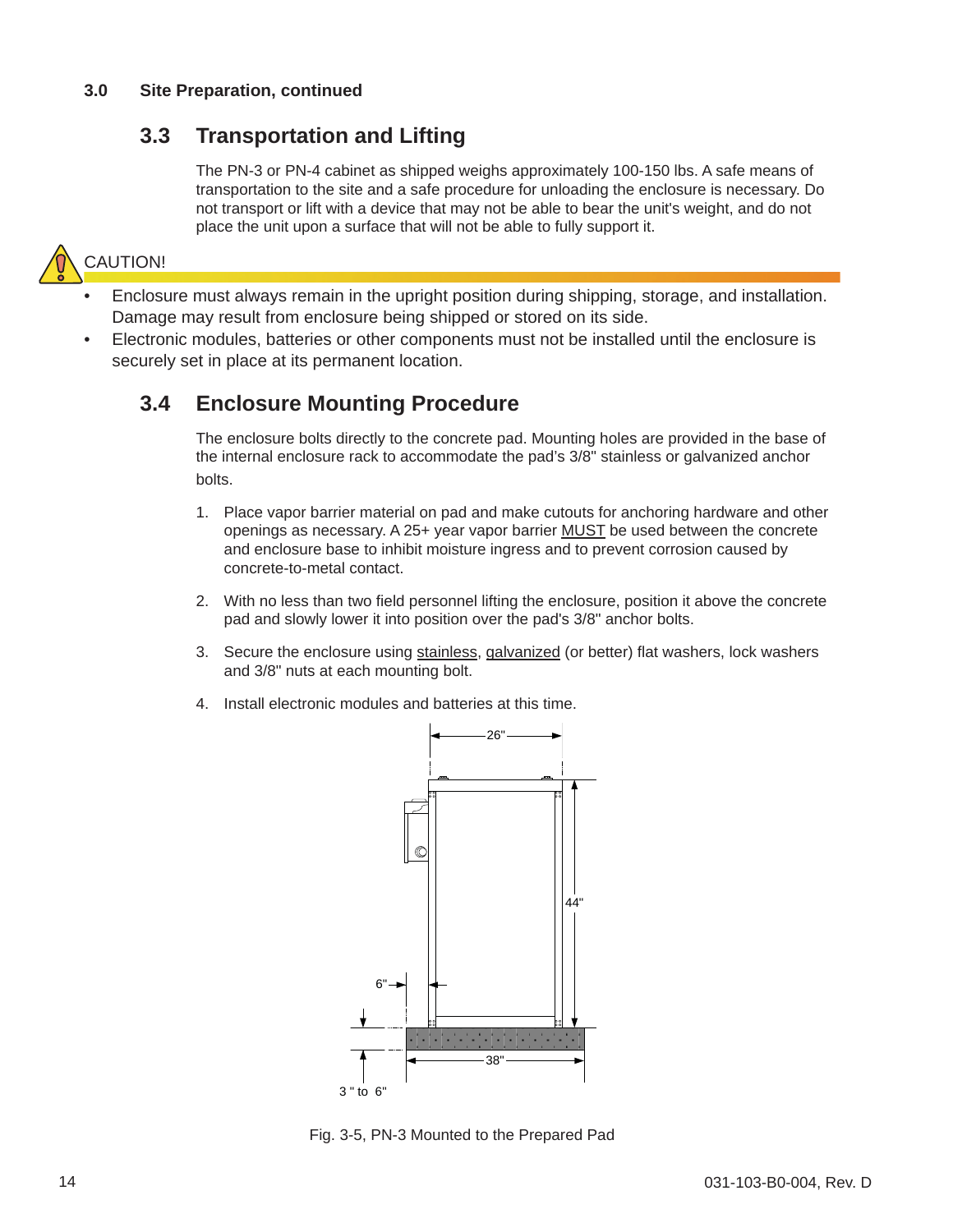## **4.0 Installation**

### **4.1 Utility Powering**

XM2 Power Supplies are powered by either 120Vac or 240Vac (depending on the model), attached to an external service entrance. The size of the service conductors must be based on the actual size of the utility service and be in accordance with applicable electrical code requirements.

The utility conduit may be placed in one of two locations, depending upon the utility service entrance requirements. Note the optional conduit location for use with meter base and the standard location for entry directly to the load center.

Proper grounding is critical. The enclosure MUST have a hard-wired ground to the service entrance. A qualified electrician will need to verify that grounding is in compliance with applicable electrical codes (refer to Section 3.2, Enclosure Grounding).

Both standard and EUSERC style meter bases are available for some configurations as illustrated in the following figures. Consult Alpha Technologies or your local representative regarding compatibility with your specific application. Verify electrical codes prior to installation. Codes may vary and contain specific conduit and wire sizes for connection to the service entrance.

The enclosure is equipped with a Square D, rainproof service entrance (SUSE rated). The service entrance is equipped with a circuit breaker for a 120/240Vac, split phase, 3-wire w/GND source.

#### **Materials Required:**

- 1" diameter conduit (or larger)- PVC or Galvanized Steel (threaded)
- #6 AWG Red insulated wire (stranded)
- #6 AWG Black insulated wire (stranded)
- #6 AWG White insulated wire (stranded)
- #2 AWG or larger copper ground wire (stranded)

#### **ATTENTION:**

The following utility powering procedures must be performed only by qualified service personnel and in compliance with local electrical codes. All applicable codes must be adhered to when installing a system, pouring concrete, or placing a preformed pad. These codes supersede any procedures outlined in this document.



- All mounting hardware must be stainless or galvanized, depending on local environmental conditions. Use of improper hardware may cause corrosion, which is not covered under warranty.
- Soil conditions vary and may affect the integrity of the pad. Alpha Technologies recommends that proper steps be taken to ensure that the soil supporting the pad is stable. Improper installation of the pad may cause uneven settling or cracking, which is not covered under warranty.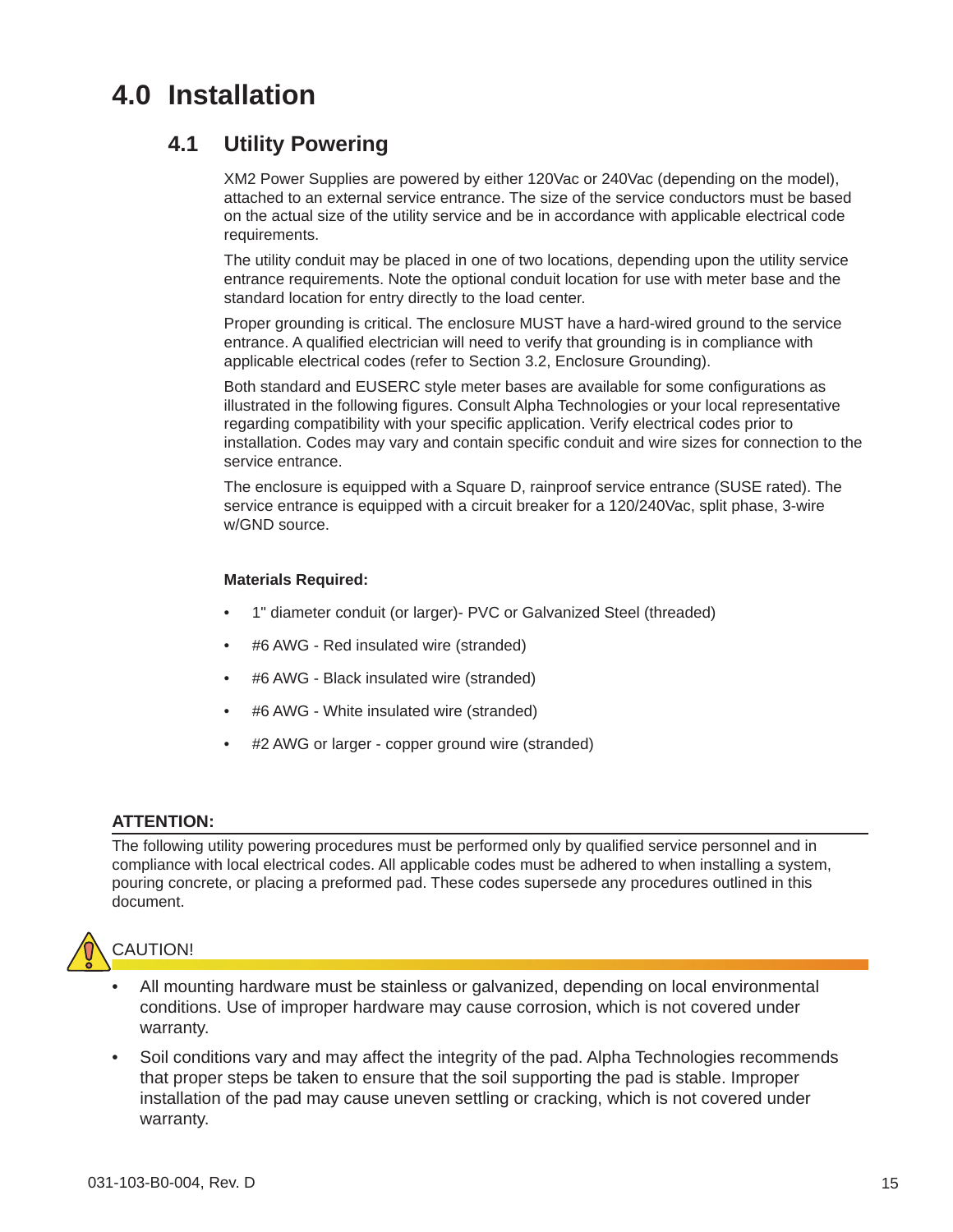#### **4.1 Utility Powering, continued**

#### **4.1.1 Connection Procedure for the BBX-100A-8POS Service Disconnect:**

- 1. Locate the service entrance panel on the enclosure (exterior). Remove the cover to access the circuit breaker assembly. If this service panel is to be used as the primary service entrance, neutral must be bonded to ground by installing the green bonding screw (provided) in the hole in the neutral bus.
- 2. Remove the knockout located at the base of the service entrance to accept the conduit.
- 3. Install the conduit nipple into the service entrance via the knockout and secure with the appropriate threaded conduit locknut.
- 4. Locate the two screw terminals (L1 and L2) on the bottom of the input circuit breaker.
- 5. Connect one of the incoming black #6 AWG wires to L1 (left terminal). Connect the remaining black (or red) #6 AWG wire to L2 (right terminal). Note: if the wire at L2 is black, mark it with red tape (or label).
- 6. Connect the white #6AWG wire to the neutral (N) bus lug, located to the top right of the circuit breaker assembly.
- 7. Connect the #6AWG bare solid or stranded wire for the Grounding Electrode Conductor (earth ground) to the ground and neutral bus located to the right side of the circuit breaker assembly.
- 8. Notify the electrical inspector to approve the service entrance wiring. Once approved, contact the local power utility for electrical service.



Fig. 4-1, BBX-100A-8POS Service Disconnect



Bond made by bonding screw only if no other service panel is used (must be installed on site only if primary service entrance).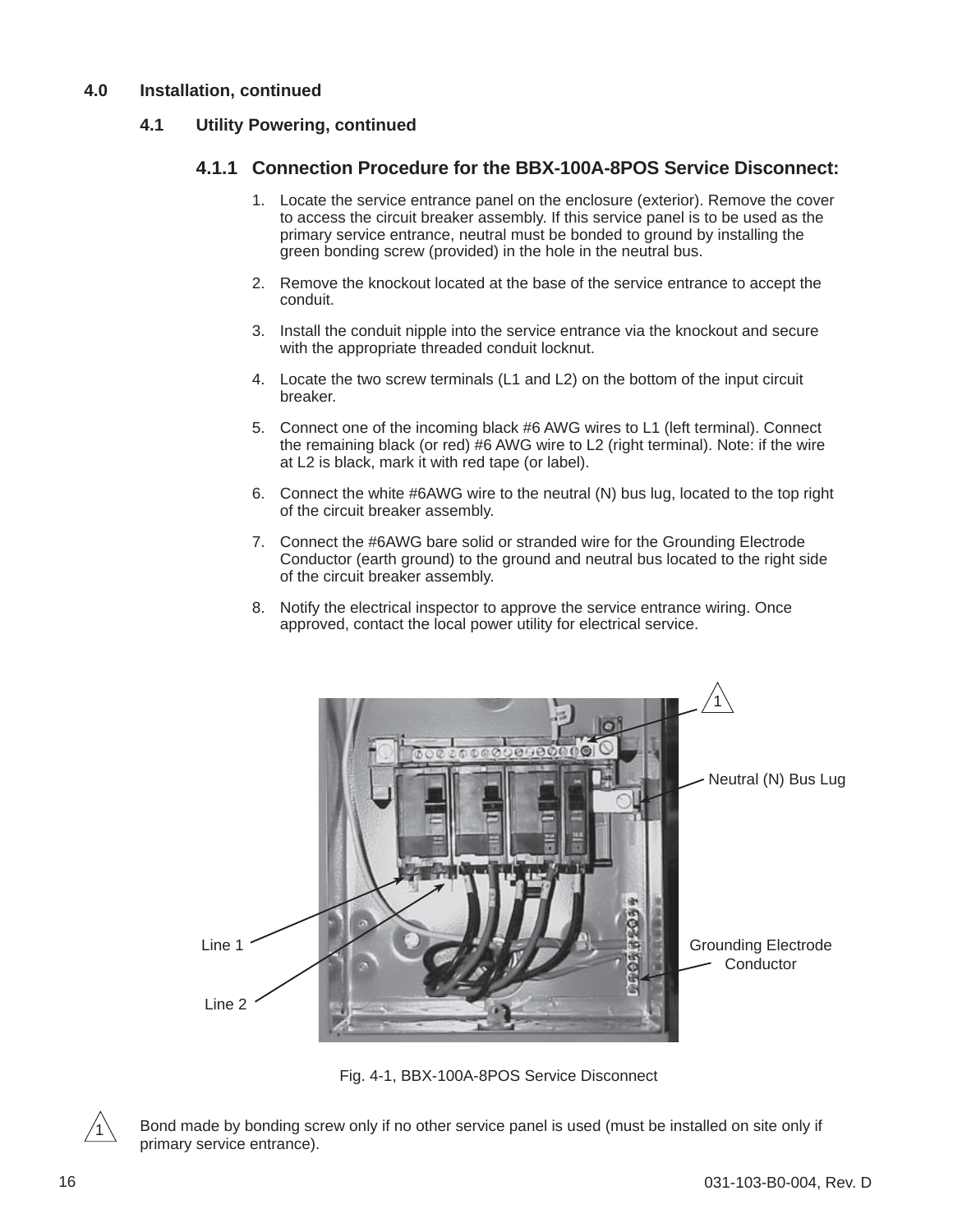#### **4.1 Utility Powering, continued**

#### **4.1.2 Connection Procedure for the BBX-70A Service Disconnect:**

- 1. Locate the service entrance panel on the enclosure (exterior). Remove the cover to access the circuit breaker assembly. If this service panel is to be used as the primary service entrance, neutral must be bonded to ground by installing the green bonding screw (provided) in the hole in the neutral bus.
- 2. Remove the knockout located at the base of the service entrance to accept the conduit.
- 3. Install the conduit nipple into the service entrance via the knockout and secure with the appropriate threaded conduit locknut.
- 4. Locate the Line screw terminal on the top of the input circuit breaker.
- 5. Connect the incoming black #6AWG wire to Line.
- 6. Connect the white #6AWG wire to the neutral (N) bus lug located to the top right of the circuit breaker assembly.
- 7. Connect the #6 bare solid or stranded for Grounding Electrode Conductor (earth ground) to the ground and neutral bus located to the right side of the circuit breaker assembly.
- 8. Notify the electrical inspector to approve the service entrance wiring. Once approved, contact the local power utility for electrical service.



Fig. 4-2, BBX-70A Service Disconnect



Bond made by bonding screw only if no other service panel is used (must be installed on site only if primary service entrance).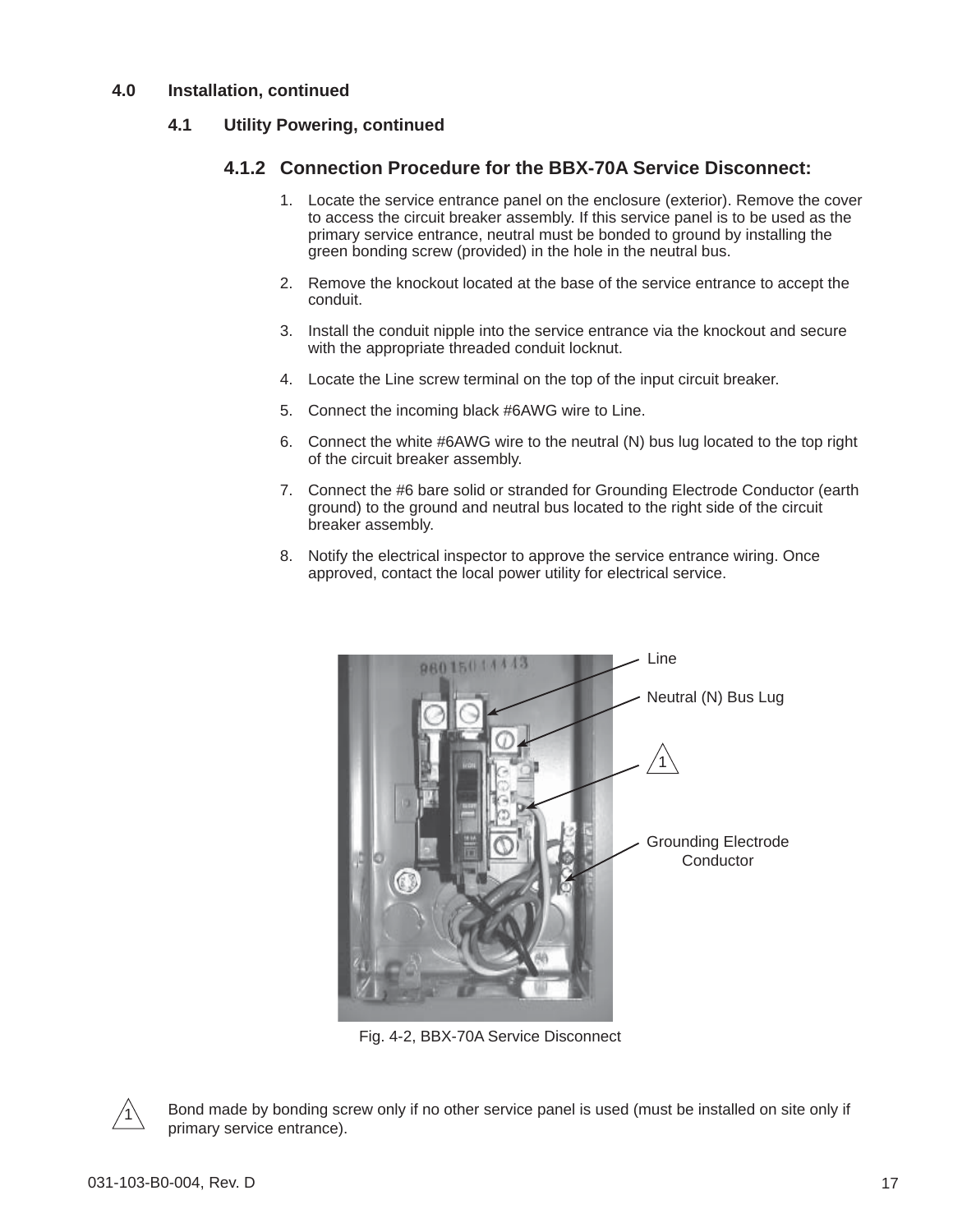#### **4.1 Utility Powering, continued**

#### **4.1.3 Sample Input Power Panels**

For more information on available models of the Input Power Panel, refer to Section 5.0, PN Series Options.



Fig. 4-3, Schematic: Primary Service BBX-100A-8POS with IPP-240-3



Fig. 4-4, Schematic: Primary Service BBX-100A-8POS with IPP-120-3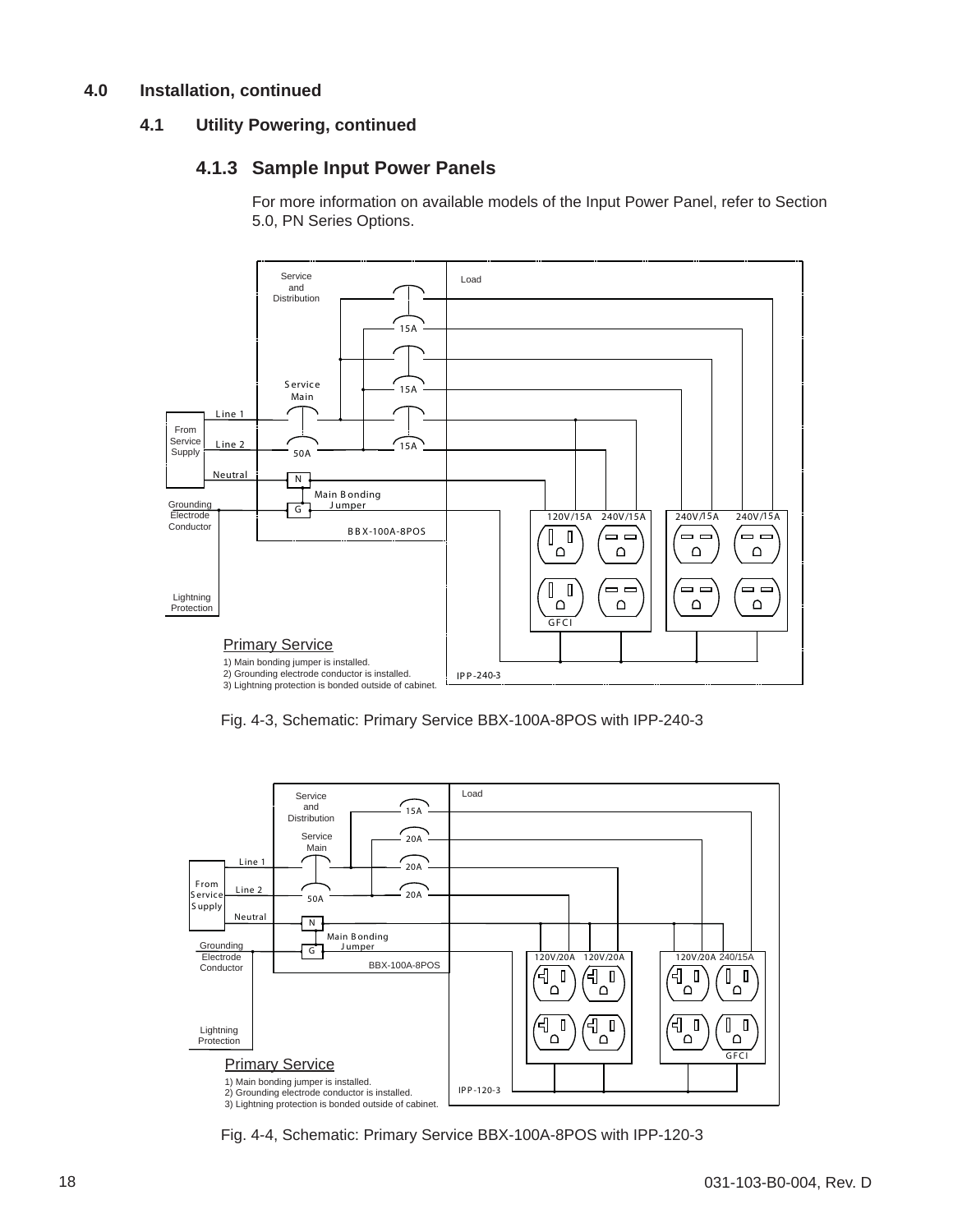#### **4.1 Utility Powering, continued**



#### **4.1.3 Sample Input Power Panels, continued**

Fig. 4-5, Schematic: Secondary Service BBX-100A-8POS with IPP-120-2



Fig. 4-6, Schematic: Secondary Service BBX-100A-8POS with IPP-240-2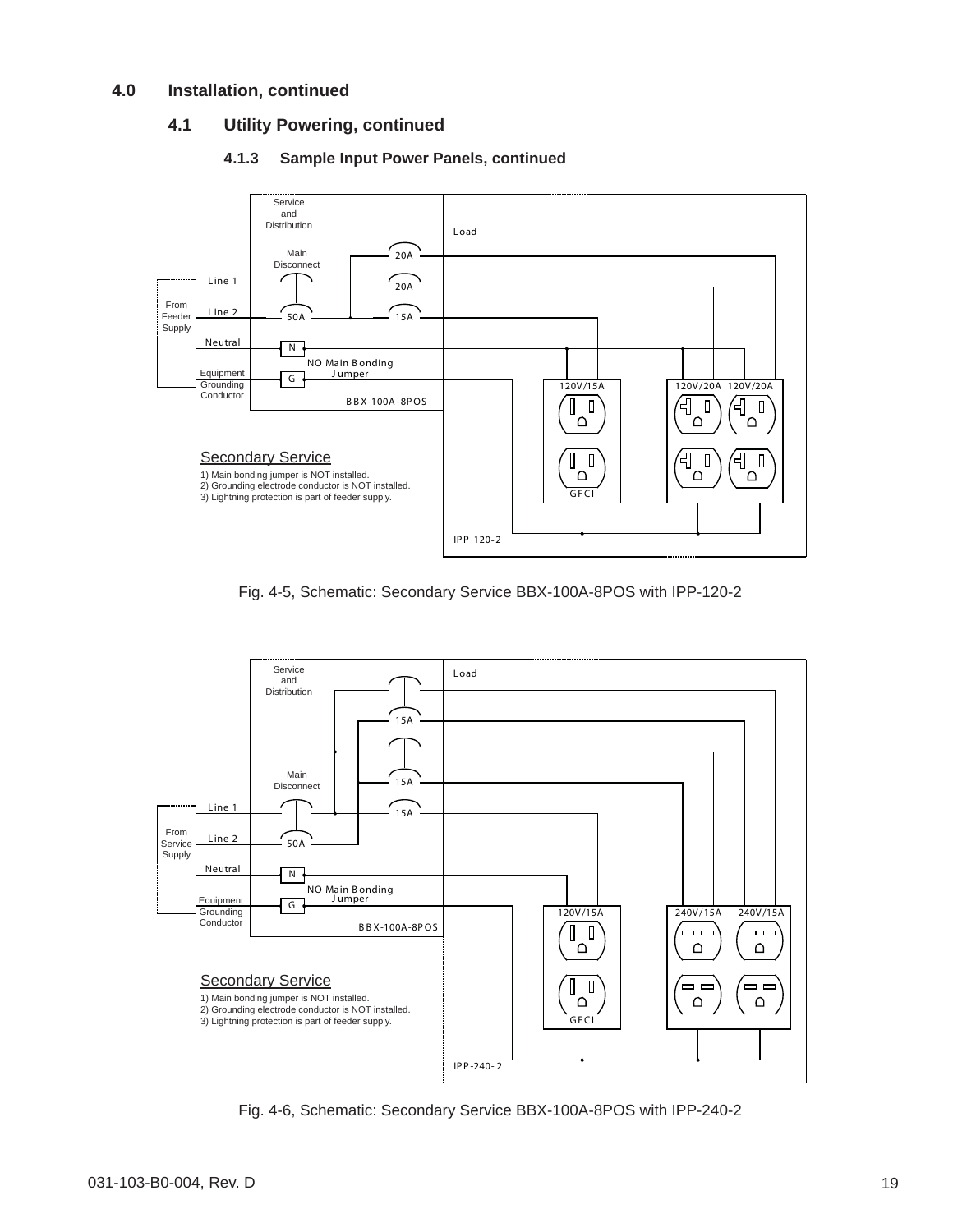#### **4.1 Utility Powering, continued**

#### **4.1.3 Sample Input Power Panels, continued**



Fig. 4-7, Schematic: Secondary Service BBX-70A with IPP-120-1



Fig. 4-8, Schematic: Primary Service BBX-70A with IPP-240-1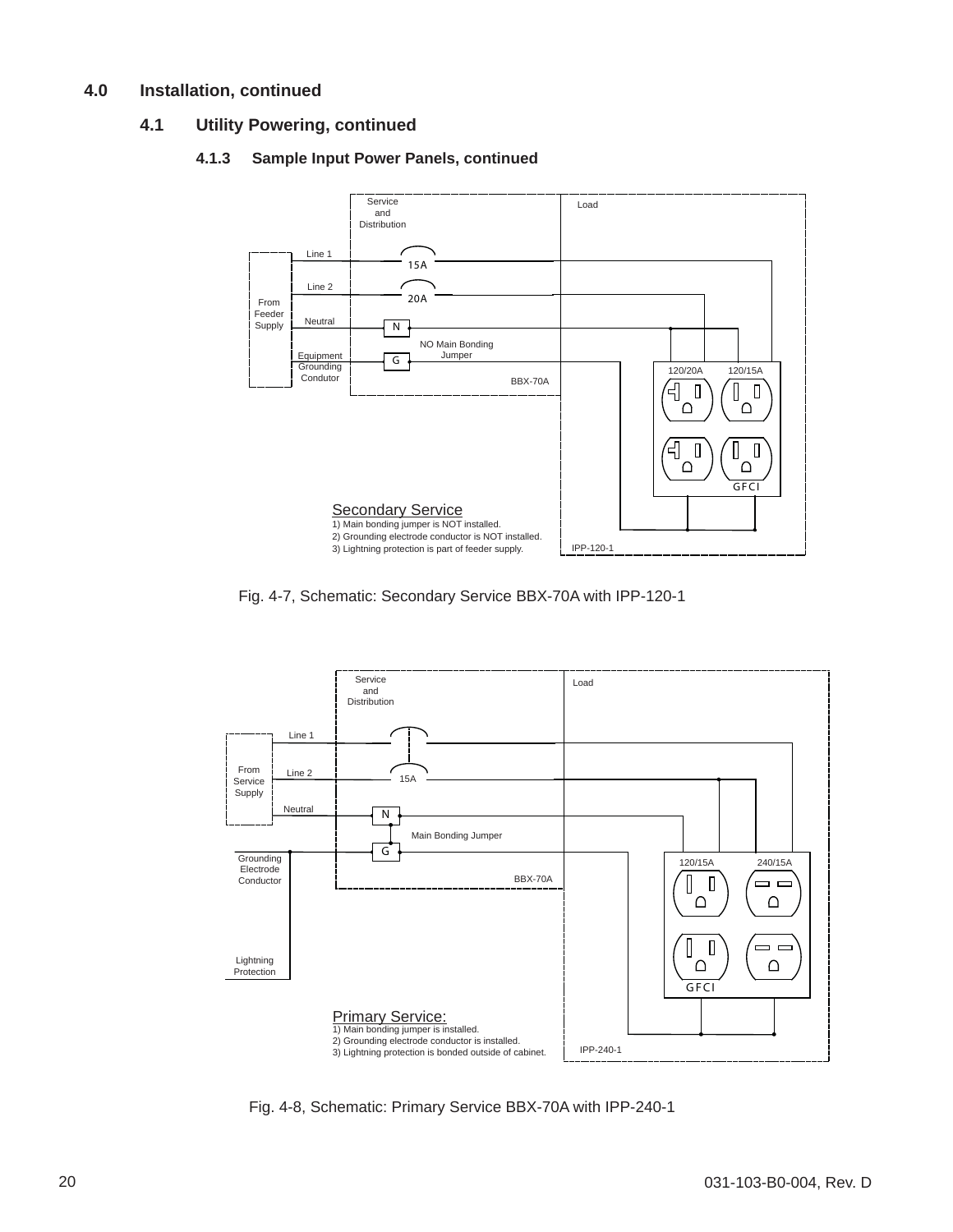### **4.2 Coaxial Cable to Service Power Inserter (SPI) Installation**

#### **4.2.1 SPI to Ground Bar Connection Procedure**

Tools List:

- 1" Socket (3/8" drive)
- 3/8" Ratchet
- #2 Phillips Screwdriver
- Zip Tie Gun
- 1. Install SPI by tightening the attached coaxial connector to the equipment tray.

Connector Fitting

2. Secure SPI ground wire to the SPI with attached screw.

3. Terminate stripped end of wire at enclosure ground bar.



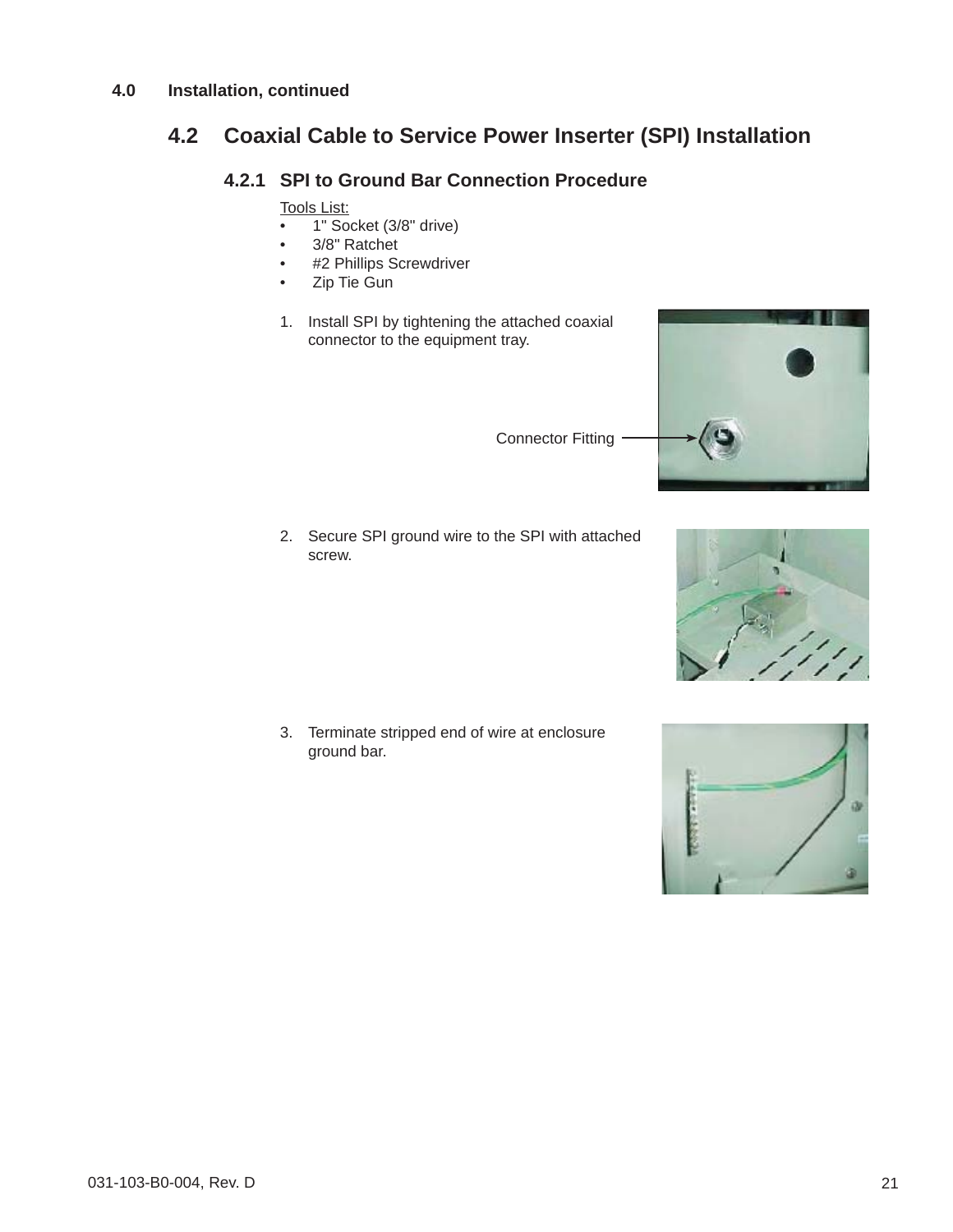#### **4.2 Coaxial Cable to Service Power Inserter (SPI) Installation, continued**

#### **4.2.2 Conduit Placement**

Conduit location is in the back of the enclosure, on the right side. The location is specified on concrete pad.



Fig. 4-9, Conduit Location



Fig. 4-10, Coaxial Connectors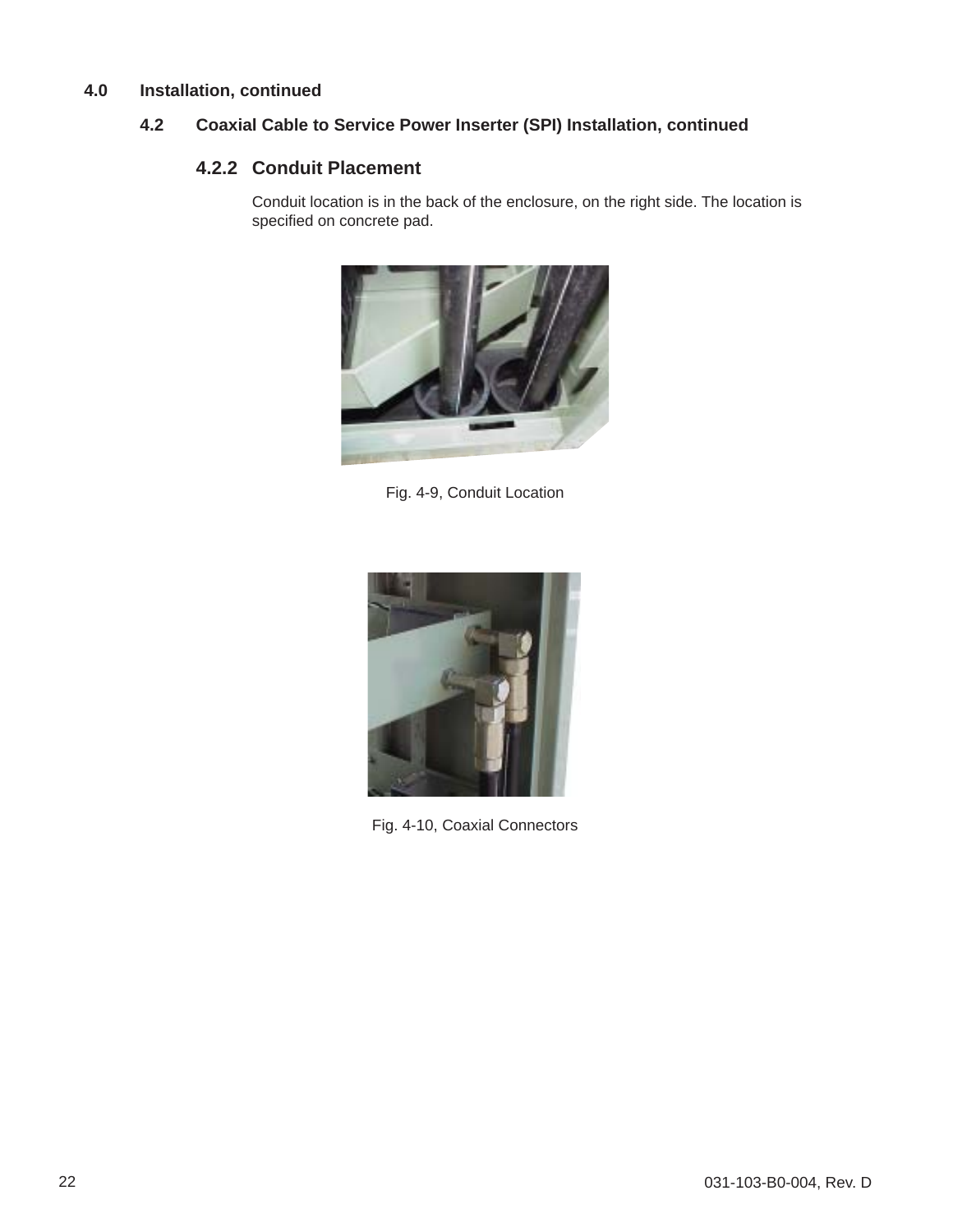### **4.3 Battery Identifi cation**

Each battery contains a DATE CODE. This date code must be recorded in the maintenance log. If batteries other than those sold by Alpha are used, consult the battery manufacturers' documentation for date code type and placement.



Fig. 4-11, Alpha Cell Battery Date Code

### **4.4 Battery Terminal Connections**

The accompanying drawings are for illustrative purposes only. Various types of batteries with different mounting styles and hardware may be installed with the system. ALWAYS refer to the battery manufacturer's specifications for correct mounting hardware and torque requirements. During maintenance procedures, refer to the manufacturer's specifications for the maintenance torque requirements.

Mounting hardware requirements may vary with battery manufacturers. Use only the hardware recommended by your particular battery manufacturer.

As of January 1, 2007, AlphaCell batteries will be manufactured with threaded insert terminals. Previous AlphaCell models with flag terminals will no longer be available. To facilitate this change, each AlphaCell battery is shipped with two 3/4", 1/4-20 bolts, washers, and lock washers for terminal connections.

# **CAUTION!**

Do not use the 1" hardware included with the Battery Cable Kit for connecting directly to the threaded insert terminals. The threaded inserts are only 3/4" deep. Using 1" hardware will damage the battery and void the warranty.



Fig. 4-12, Terminal Connections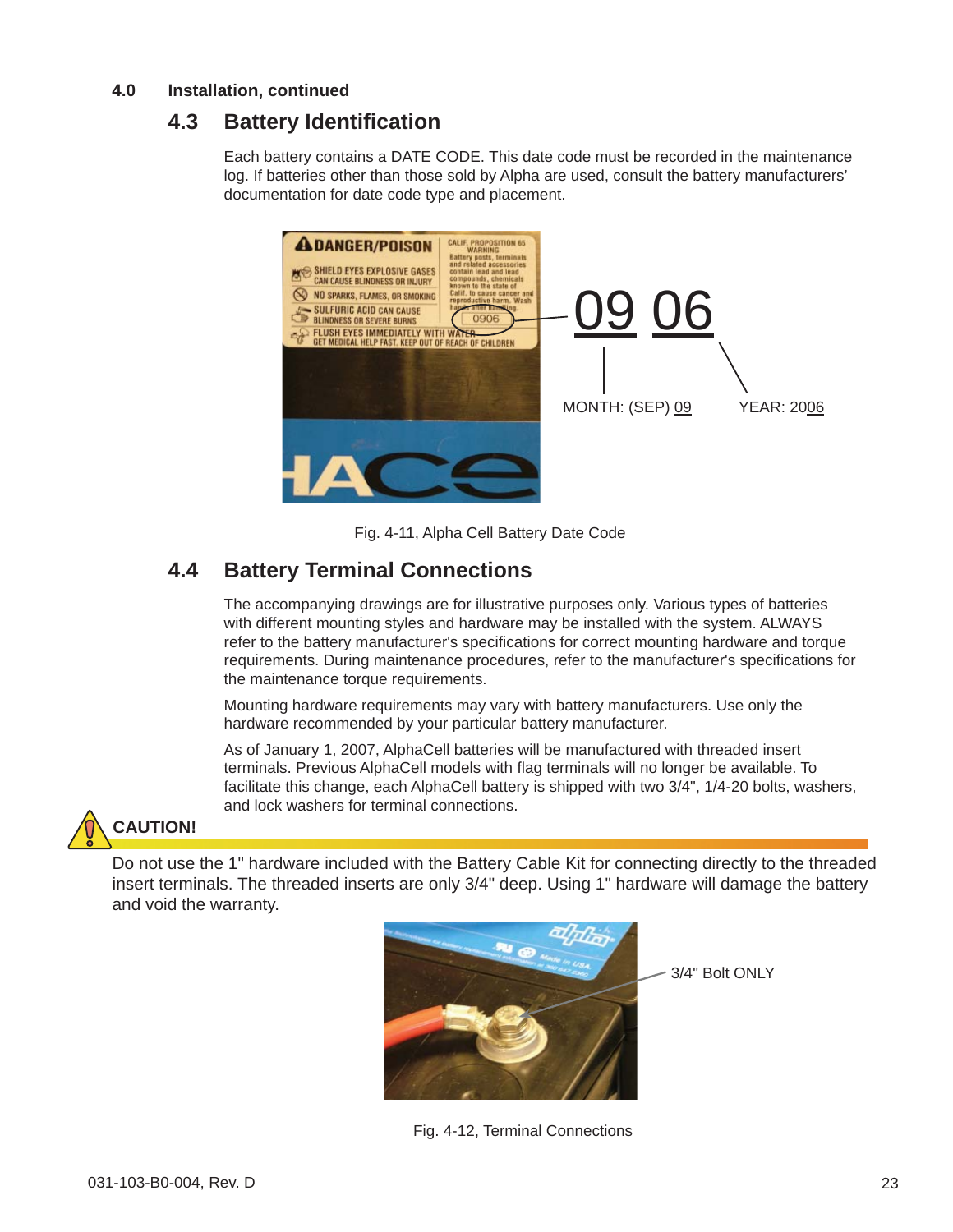battery)

#### **4.4 Battery Terminal Connections, continued**

Remove one 1" bolt from the Battery Cable Kit (BCK) hardware for making the fuse terminal connection. For all other terminals, use the 3/4" hardware included with the batteries.



Fig. 4-13, Fuse Terminal Connection for Threaded Insert Batteries

#### **NOTE:**

Use a corrosion inhibitor (such as NCP-2) on battery terminals.



Fig. 4-14, In-Line Fuse Link Mounting, Flag Terminal Batteries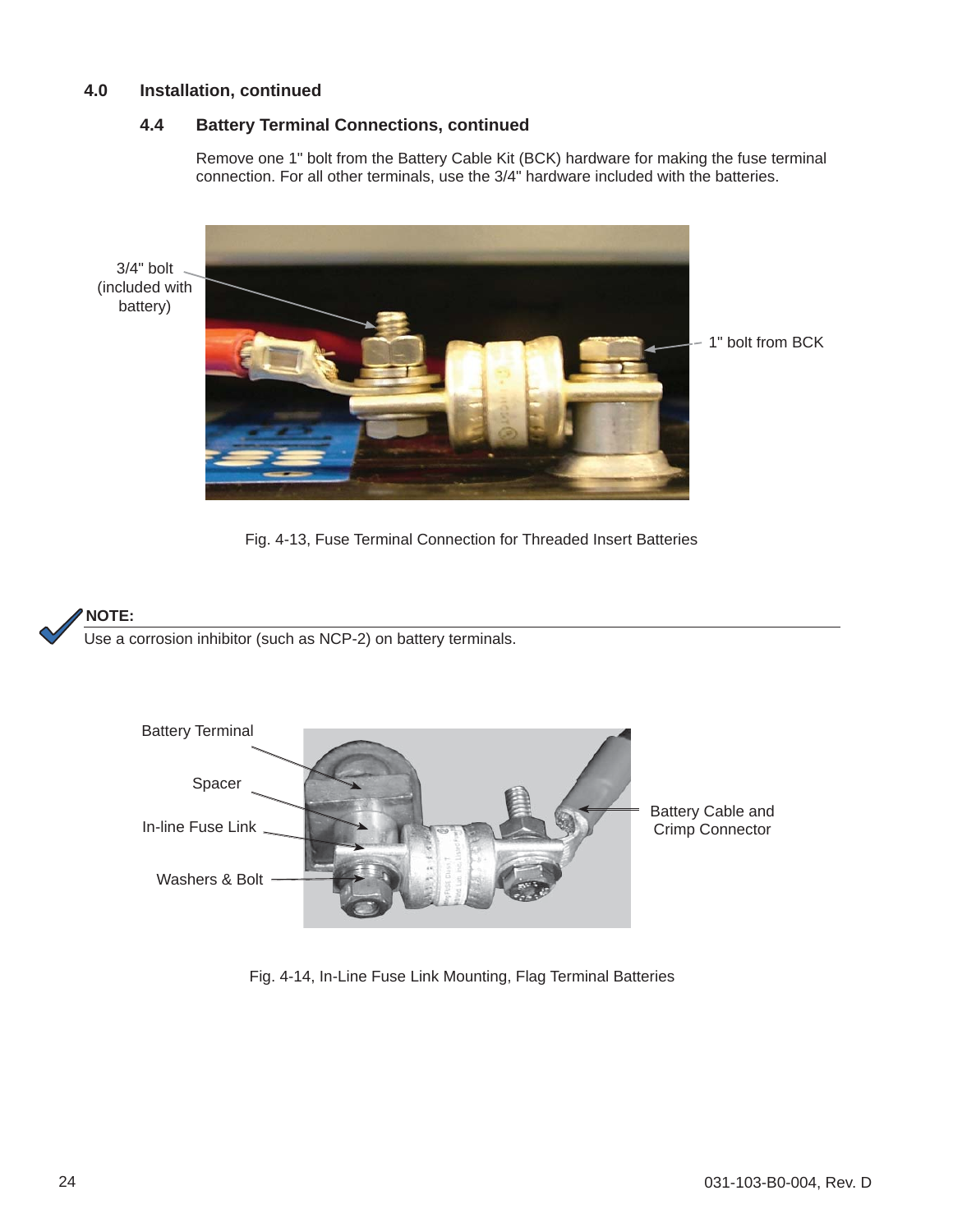#### **4.4 Battery Terminal Connections, continued**

Refer to the battery manufacturers' specifications for tightening torque.



Fig. 4-15, Hardware Installation for Fuse Terminal on Threaded Insert Battery



Fig. 4-16, Hardware Installation for Flag Terminal Connections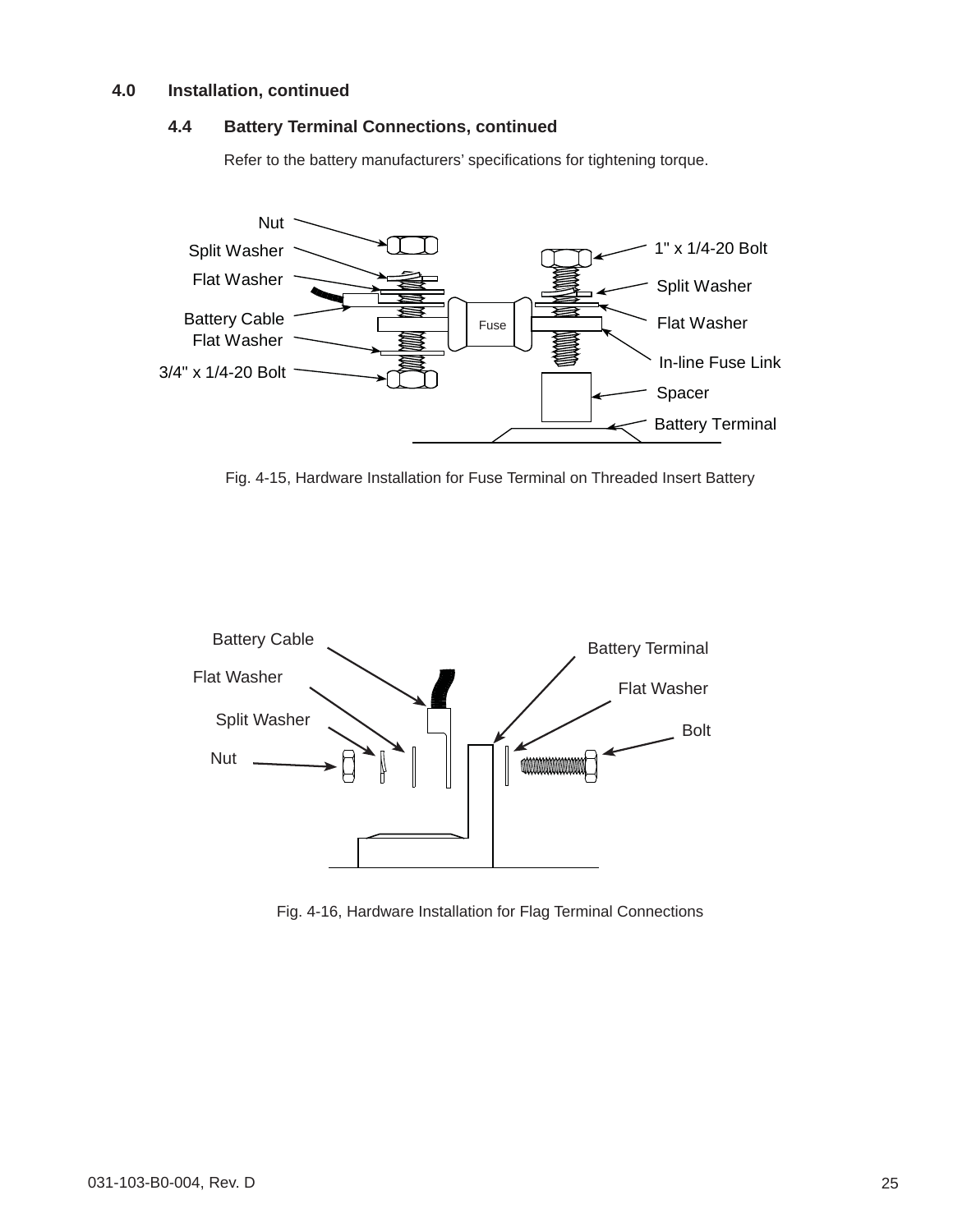## **4.5 Battery Installation Procedure**

- 1. Place the batteries on their respective shelves as shown in the figures below.
- 2. Connect the three (or four) batteries in series (negative to positive) to achieve 36Vdc (or 48Vdc). Route the battery cables inside the vertical rail for connection to the power supply. Torque terminal connector according to battery manufacturer recommendations (see battery label for torque specifications). Typical torque specification for AlphaCell brand batteries is 65 in-lbs for initial installation, and retorque @ 50 in-lbs during maintenance.
- 3. Use a voltmeter to verify polarity and DC voltage at the module's battery connector.



- Whenever making or breaking battery connections, never allow live battery cables to contact the chassis. If necessary, wrap the lugs with electrical tape to prevent arcing and temporarily disconnect one of the leads from the center battery. Check the battery voltages at the connectors leading into the power supply.
- Ensure that voltage and polarity are correct before proceeding.
	- 4. Mate the battery connectors to their respective sockets on the power supply module.
	- 5. Number the batteries 1, 2, 3, (4) using labels, masking tape, or china marker. Record each battery's number and date code in the power supply's maintenance log. Battery Number 1 is connected to the negative lead from the power supply.
	- 6. For installations with multiple battery strings in parallel, each string must be fused. Verify that the enclosure was ordered with a fused Battery Cable Kit (BCK). For replacement fuses, or to add fuses to a BCK without fuses, order the Battery Terminal Fuse Kit, Alpha P/N 744-863-20.



Fig. 4-17, PN-3/PN-4 Battery Installation



**1A**

Remote Temp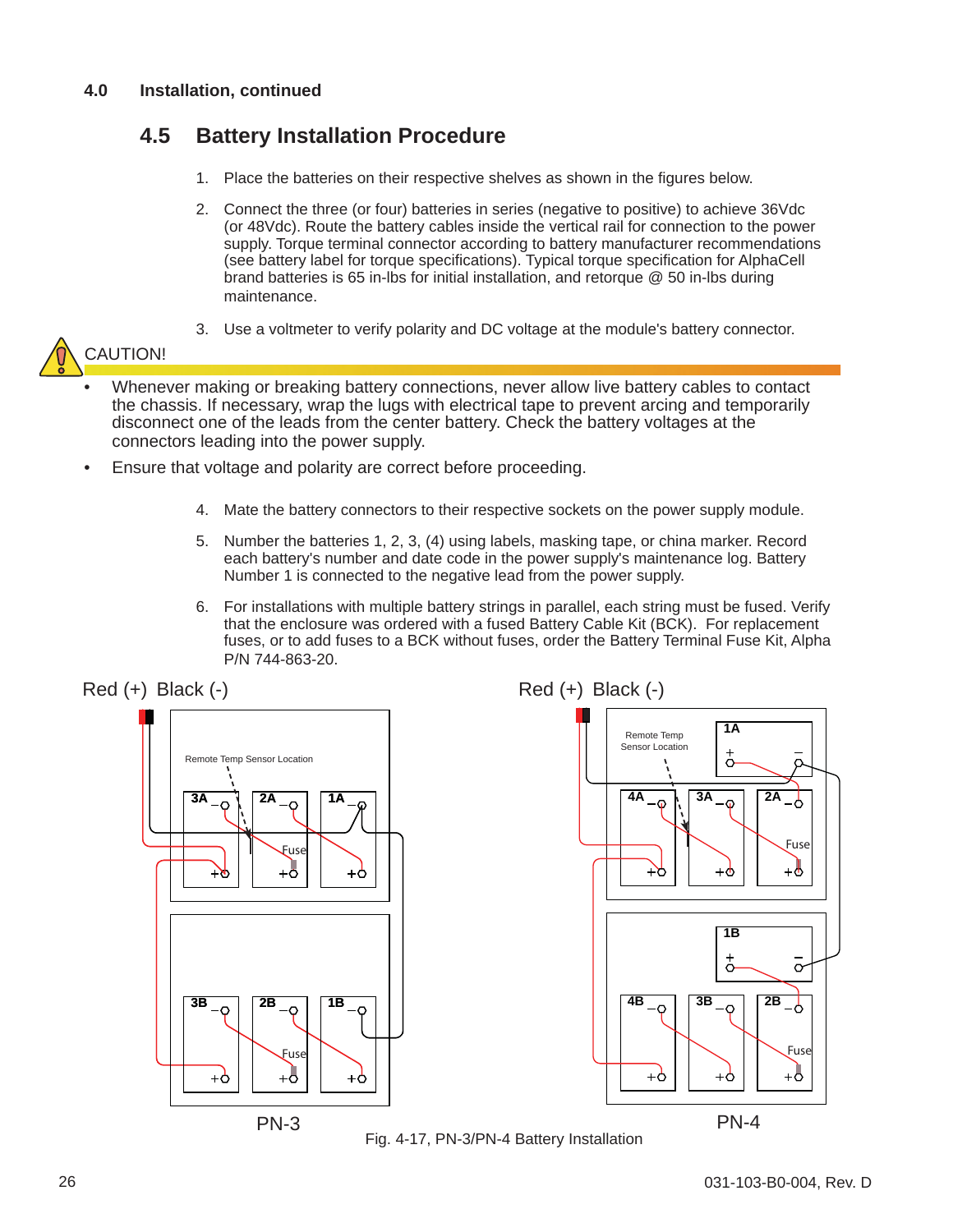#### **4.5 Battery Installation Procedure, continued**

#### **4.5.1 Connecting the Battery Remote Temperature Sensor (RTS)**

The Remote Temperature Sensor (RTS) wiring connects to Temperature Sensor Input connector of XM2 Power Supply. Tape the sensor to the side of the middle battery in the string, so that the flat side of the sensor is flush to the side of the battery.

To prevent incorrect temperature readings, attach the Battery Temperature Sensor associated with each XM2 Power Supply on different batteries.



Fig. 4-18, Battery Temperature Sensor Mounting Location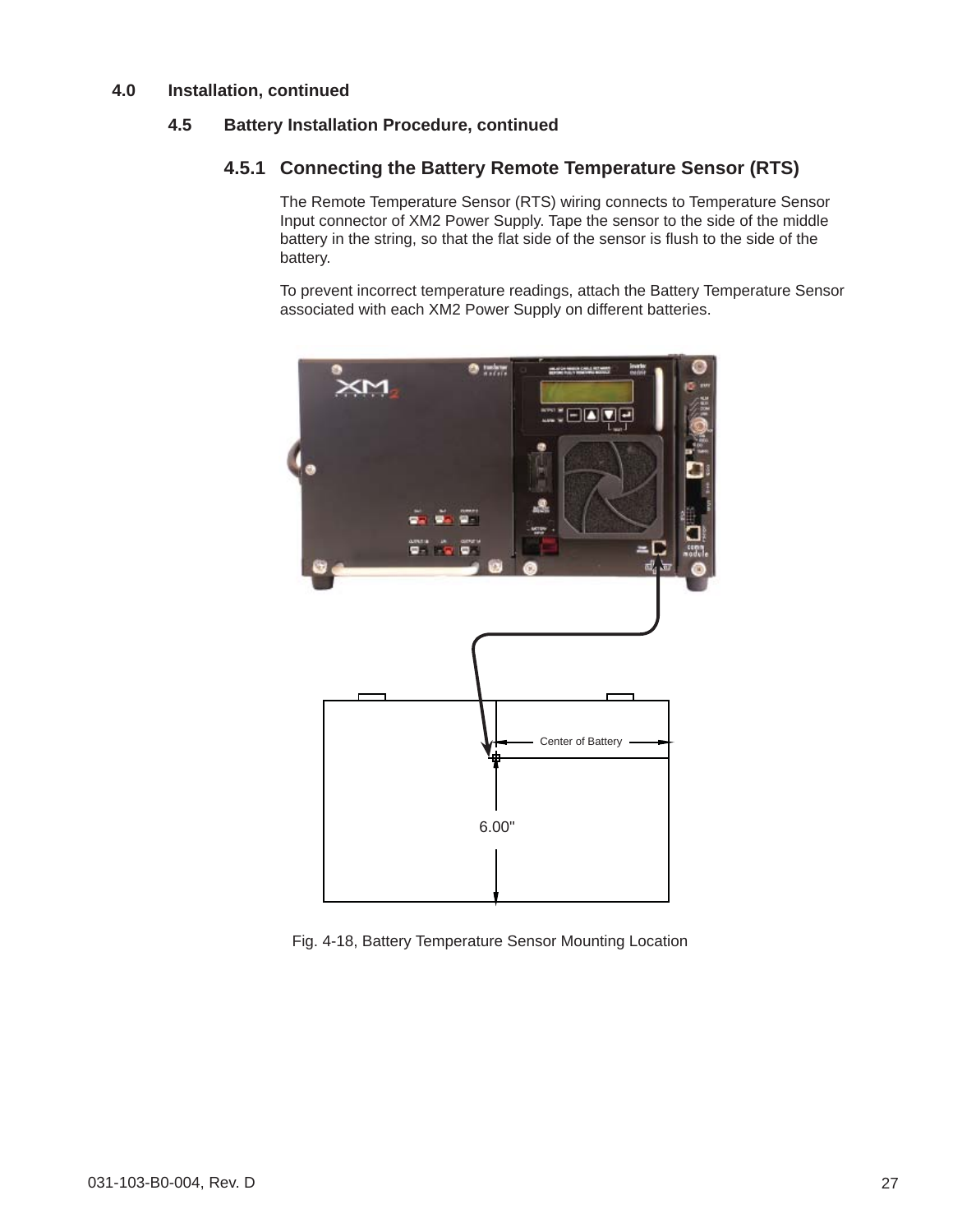## **5.0 PN Series Options**

## **5.1 Star Lock Security Bolt**

The Star Lock Security Bolt kit comes factory installed when ordered with a new enclosure. The kit can also be added to existing enclosures using the procedure below. See Section 6.0, Alpha Part Numbers, for PN Series options shown in this section.

#### **NOTE:**

The Security Key is a special tool that must be ordered separately. Alpha recommends ordering security keys for each maintenance crew.

> 1. Drill dimples located approximately half way down enclosure doors with an 11/32" bit.

2. Place black 5/16"-18 U-Type Clip Nut over enclosure flanges and align with factory-drilled hole in the flanges.

3. Place bolts into the drilled holes, apply retaining washers, and tighten with security key.





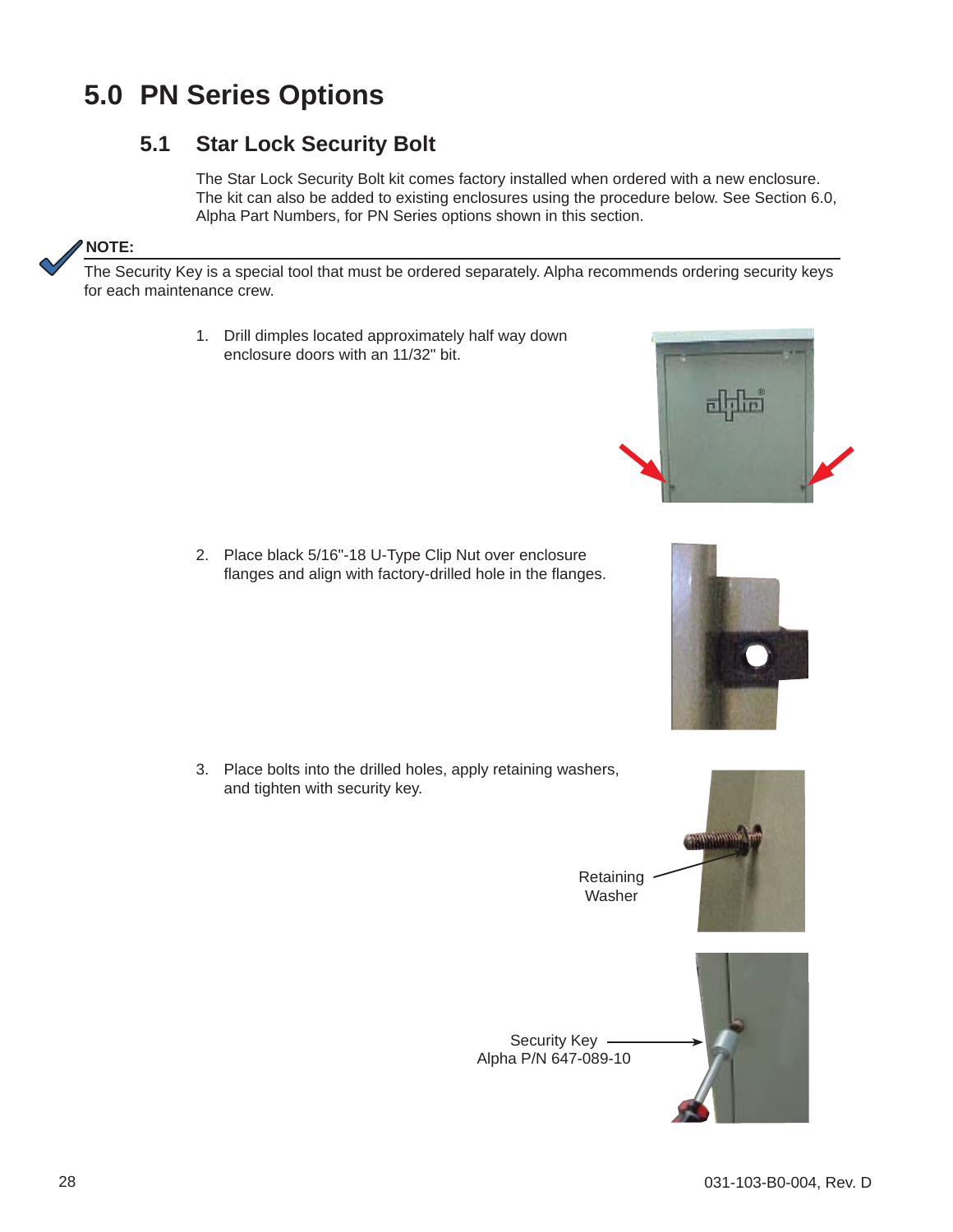#### **5.0 PN Series Options, continued**

## **5.2 Battery Interface Unit (BIU)**

The BIU is used in Powernode systems with multiple power supplies or multiple battery strings, and an AlphaGen DC generator. The BIU provides a parallel DC bus with convenient connectors for each power supply and battery string.



Fig. 5-1, Battery Interface Unit Installed

## **5.3 Service Disconnects**

There are four Service Disconnects available (installed at the factory):



Fig. 5-2, BBX 70A (BBX-FI2) Square-D, 2-position For single power supply applications



Fig. 5-3, BBX 100A (BBX-FI8) Square-D, 8-position For multiple power supply applications



Fig. 5-4, MTS (Showing 100A and 60A boxes) For applications requiring a protected AC generator



Fig. 5-5, FBX 60A For multiple power supply applications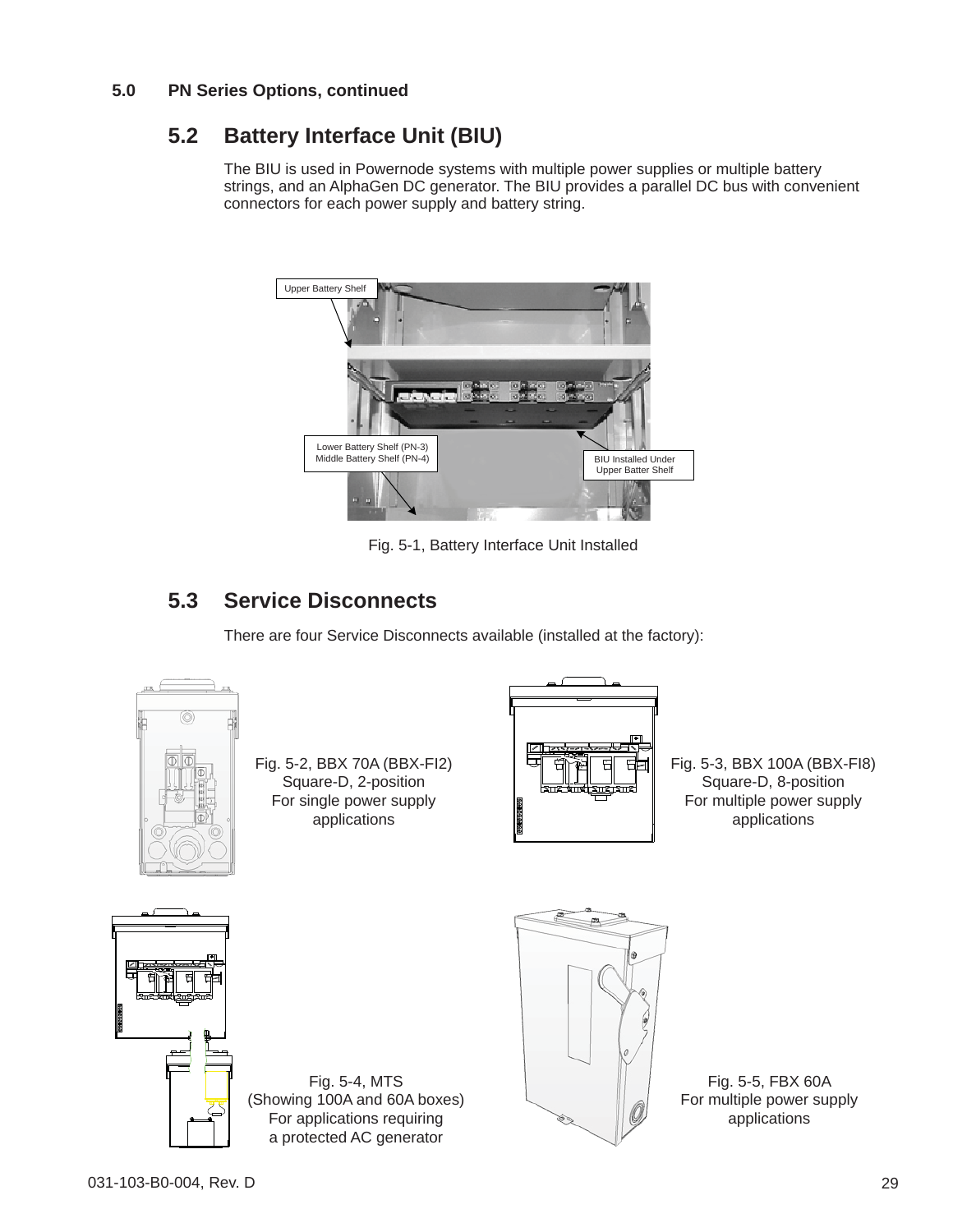#### **5.0 PN Series Options, continued**

## **5.4 Input Power Panel (IPP)**

There are four basic configurations of the IPP. Each is available in 120V and 240V. Units in Figs 5-6, 5-7, and 5-8 are factory pre-wired, include Square-D high-magnetic breakers for each power supply, and provide a GFCI convenience outlet.





Fig. 5-6, IPP for Three Power Supplies Fig. 5-7, IPP for Two Power Supplies





Fig, 5-8, IPP for One Power Supply Fig. 5-9, Breaker Duplex Option (BDO) For single power supply (NOT factory pre-wired)

## **5.5 Lightning Arrester (LA-P+)**

The Lightning Arrester is available in 120Vac and 240Vac, and is installed by plugging it into an IPP or BDO. The unit is operating properly when the green LED is lit.





Fig. 5-10, LA-P+ Installed in BDO Fig. 5-11, Location of LED on LA-P+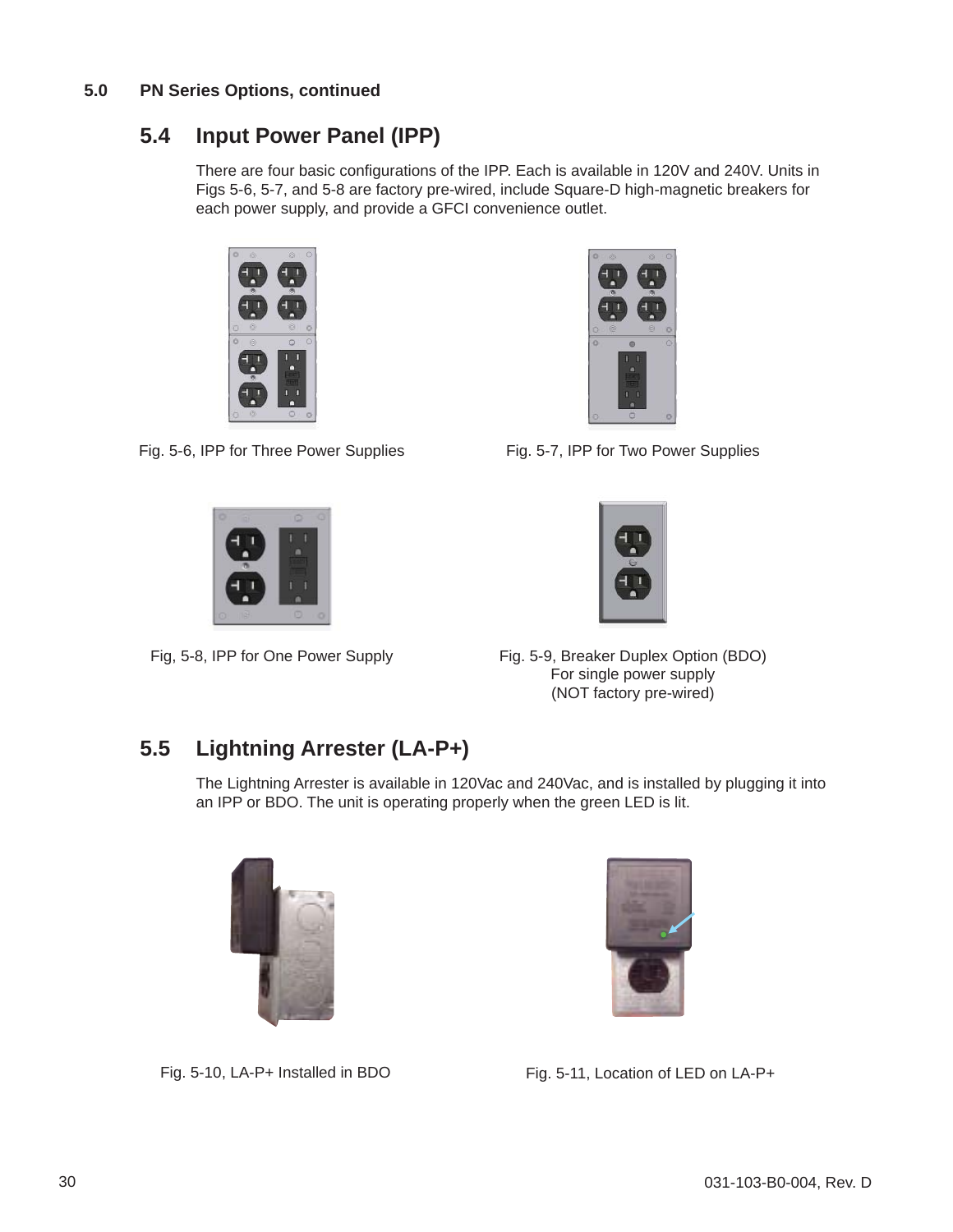#### **5.0 PN Series Options, continued**

### **5.6 Cooling Fan Kit**

Auto Transformer

When using more than one power supply in the PN Series Enclosures, a cooling fan is required. The Cooling Fan kit includes an intake filter, located inside the front door of the enclosure by the ventilation louvers. The filter must be cleaned periodically as part of the power supply preventative maintenance program.

Replacement fuses and filters are available. Refer to Section 6.0 for part numbers.





Fig. 5-12, Cooling Fan Panel Fig. 5-13, Panel Installed in Top Rear of Enclosure



Fig. 5-14, Cooling Fan Plugged into Power Supply and SPI



The input voltage of the AutoTransformer must match the output voltage of the power supply. Incorrect input voltage can cause the transformer to overheat and fail, or underpower the fans resulting in degraded cooling performance.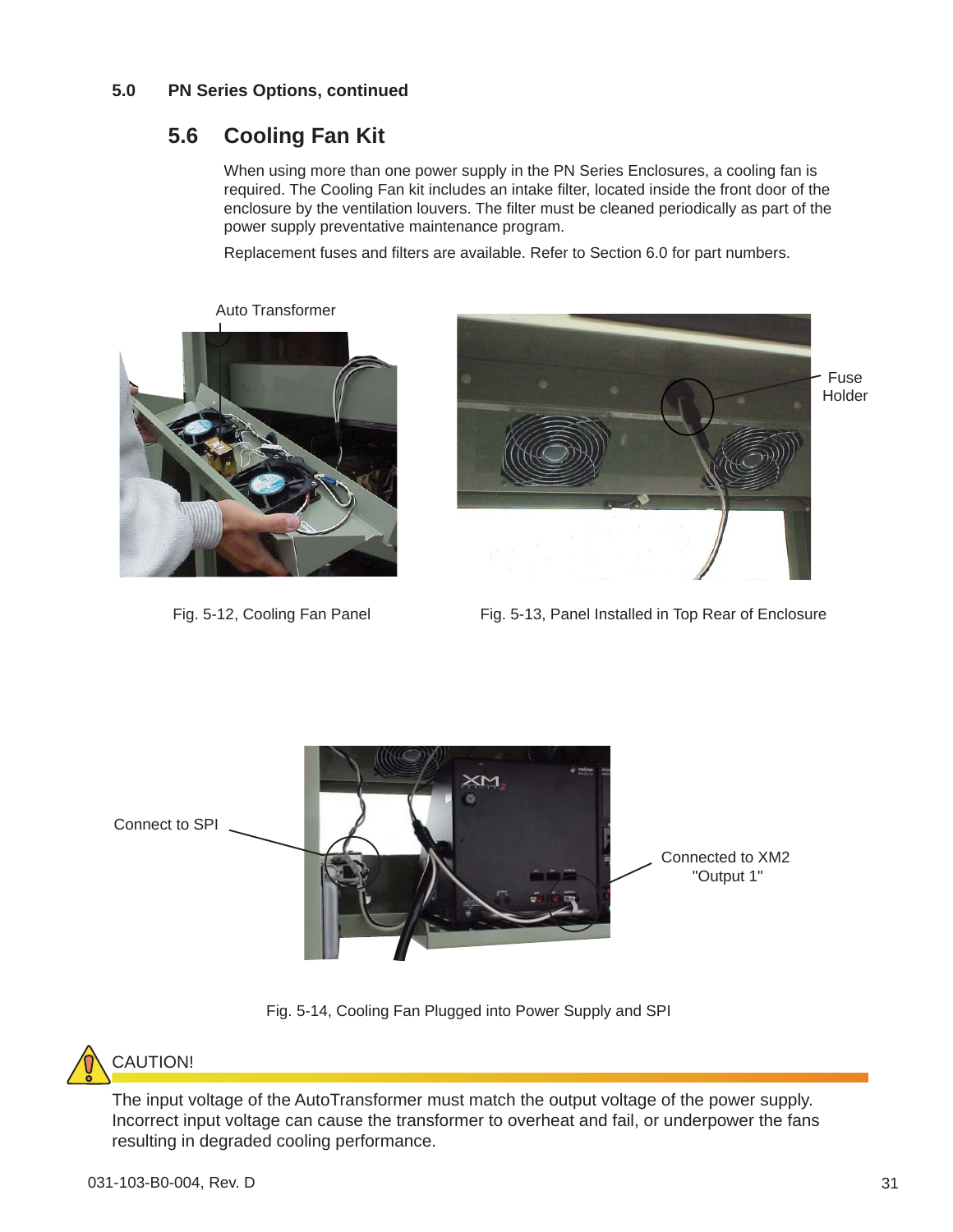## **6.0 Alpha Part Numbers**

| Item:                                 | <b>Part Number:</b> |  |  |  |  |
|---------------------------------------|---------------------|--|--|--|--|
| <b>Star Lock Security Bolt</b>        | 744-897-20          |  |  |  |  |
| <b>Security Key</b>                   | 647-089-10          |  |  |  |  |
| Battery Interface Unit (BIU)          | 018-311-24          |  |  |  |  |
| <b>Service Disconnects</b>            |                     |  |  |  |  |
| BBX-70A                               | 744-656-20          |  |  |  |  |
| <b>BBX-100A-8POS</b>                  | 744-657-20          |  |  |  |  |
| MTS 240-40                            | SPB99-512-12        |  |  |  |  |
| <b>FBX-60A</b>                        | 744-534-20          |  |  |  |  |
| Input Power Panels (IPP) (Pre-Wired)  |                     |  |  |  |  |
| IPP-CE, 1x240 1xGFCI                  | 744-735-20          |  |  |  |  |
| IPP-CE, 2x240 1xGFCI                  | 744-701-20          |  |  |  |  |
| IPP-CE, 3x240 1xGFCI                  | 744-868-20          |  |  |  |  |
| IPP-CE3x/9x 120V for BATT HTR         | 744-702-20          |  |  |  |  |
| IPP-CE, 1x120 1xGFCI                  | 744-735-21          |  |  |  |  |
| IPP-CE, 2x120 1xGFCI                  | 744-701-22          |  |  |  |  |
| IPP-CE, 3x120 1xGFCI                  | 744-868-21          |  |  |  |  |
| IPP-CE, 3x120 1xGFCI 120Vin           | 744-868-22          |  |  |  |  |
| <b>BDO (NOT installed)</b>            |                     |  |  |  |  |
| BDO-515 120V 15A Not SUSE Rated       | 744-148-20          |  |  |  |  |
| BDO-520 120V 20A Not SUSE Rated       | 744-148-21          |  |  |  |  |
| BDO-615 240V 15A Not SUSE Rated       | 744-147-21          |  |  |  |  |
| Cooling Fan Kit                       | 744-839-20          |  |  |  |  |
| <b>Replacement Fuse</b>               | 460-025-10          |  |  |  |  |
| <b>Lightning Arrester</b>             |                     |  |  |  |  |
| LA-P+ 120V (L-N, L-G, N-G)            | 020-098-24          |  |  |  |  |
| LA-PC+ 120V (L-N, L-G, N-G)           | 020-098-26          |  |  |  |  |
| LA-PE+ 240V (L1-L2, L1-G, L2-G)       | 020-098-25          |  |  |  |  |
| Extra SPI (15 Amp)                    | 744-279-22          |  |  |  |  |
| Extra SPI (25 Amp)                    | 744-789-21          |  |  |  |  |
| Filter, Electrostatic, 12" X 16" X 1" | 561-234-10          |  |  |  |  |



Alpha part numbers are correct at the time of printing. As part numbers are subject to change, please contact your Alpha Representative prior to ordering to ensure that numbers are correct.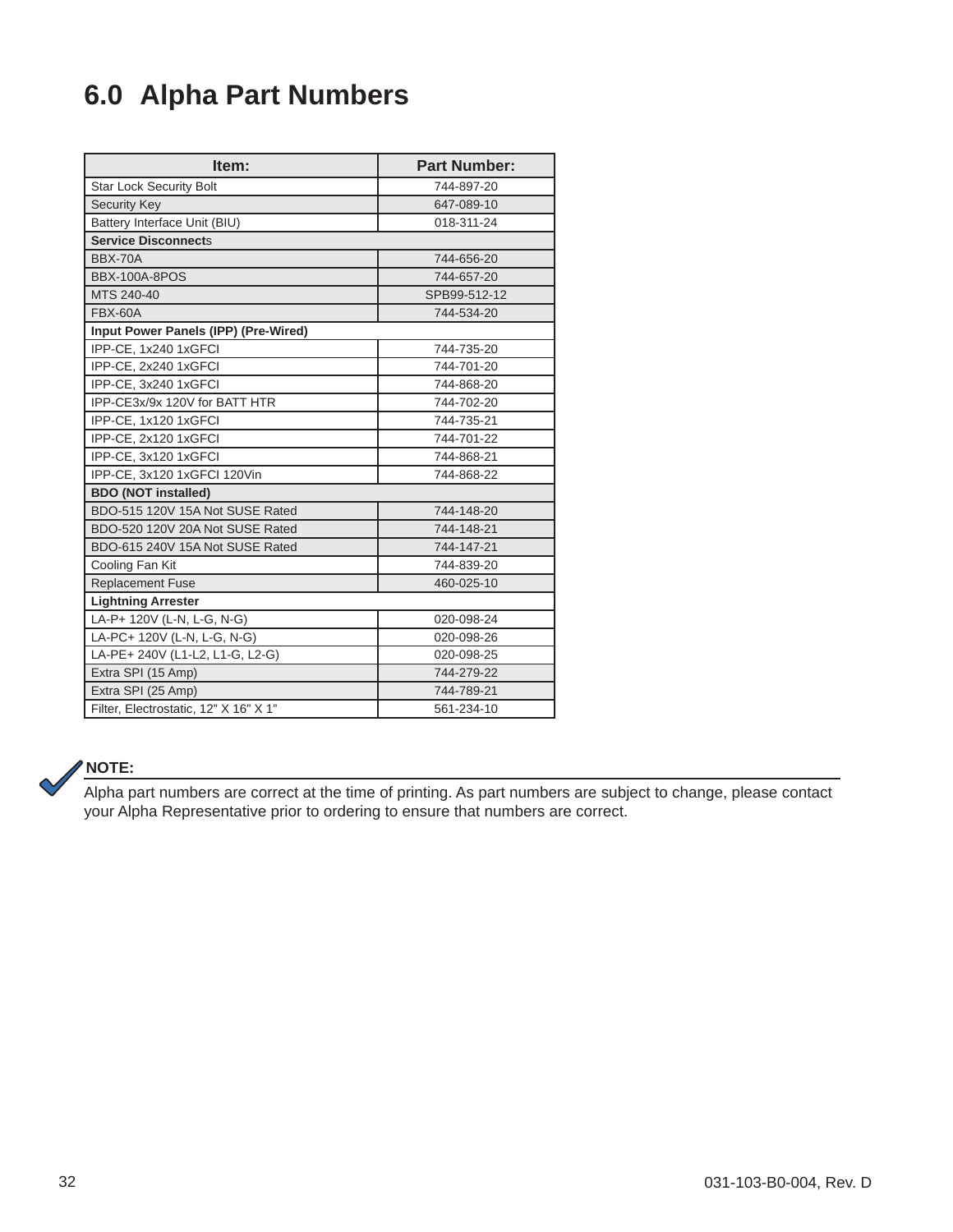## **7.0 Pre-cast Pads**

Alpha offers a line or precast, polymer concrete, and reinforced concrete pads for the PN Series Enclosures. Polymer concrete is significantly lighter and more stable when compared to reinforced concrete. Both materials represent a significant savings in labor costs, and quality improvement over "pour-in-place" pads. Other precast pad configurations are available. Contact your nearest Alpha representative for additional information.



Fig. 7-1, Single-wide Pad, for PN 3/4 Part Number: PCD-3: 641-070-10 (Reinforced concrete) PCC-3: 641-067-10 (Polymer concrete)



5" x 8" opening (3 places).

2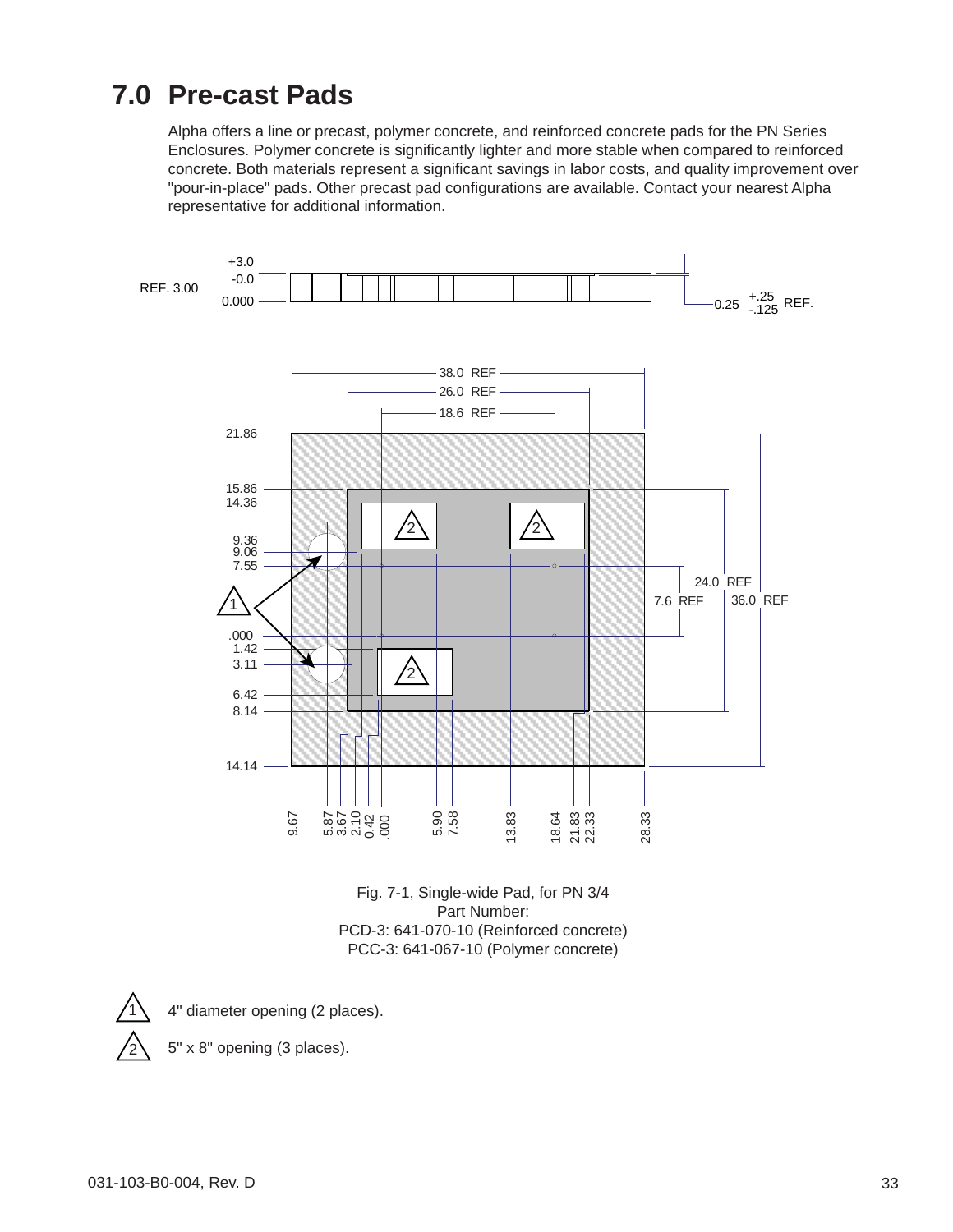

PCD 3-3: 641-072-10 (Reinforced concrete) PCC 3-3: 641-069-10 (Polymer concrete)

- 
- 4" diameter opening (2 places).
- 5" x 8" opening (6 places).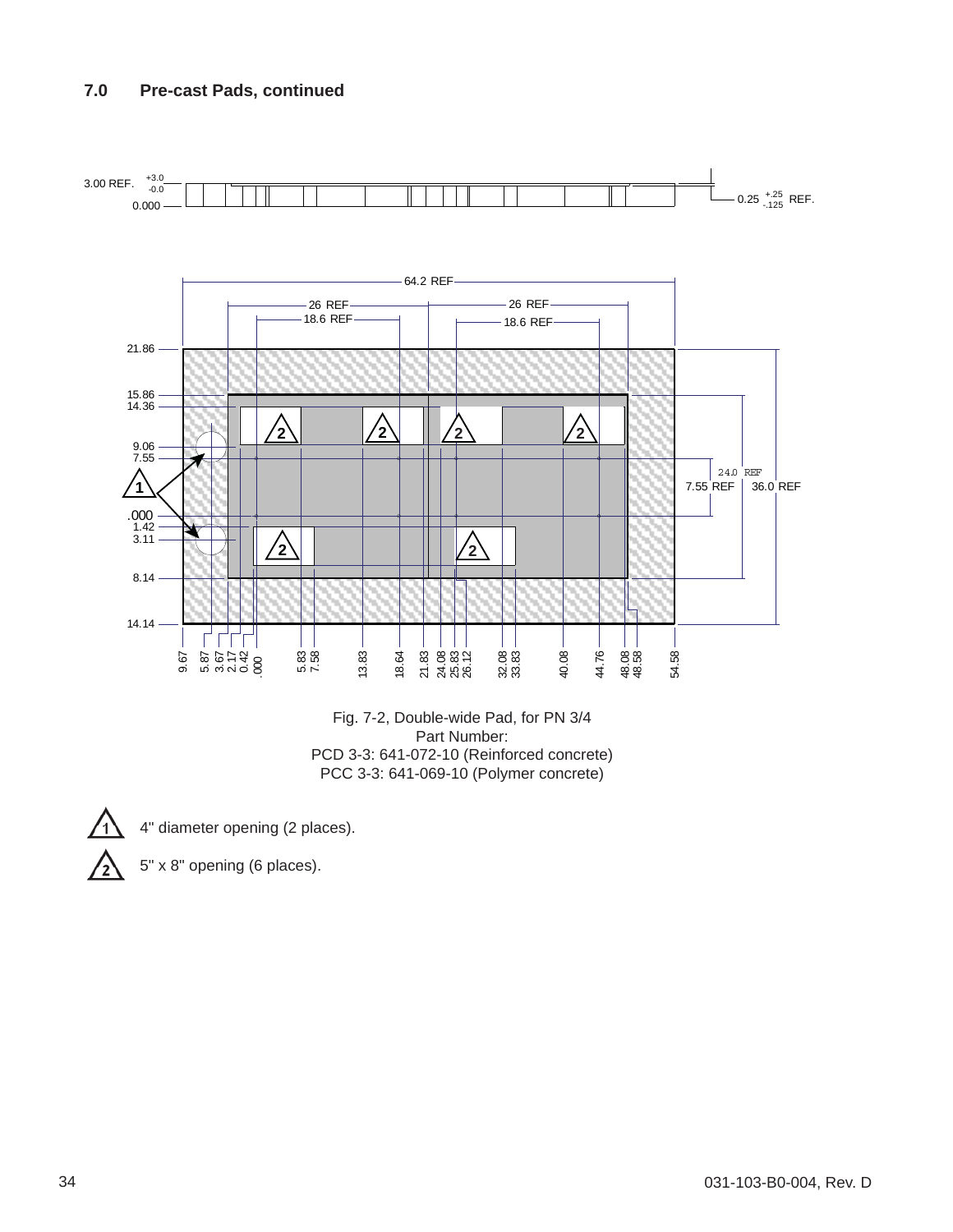

Fig. 7-3, Double-wide Pad, for CE 3x2/9x2 and CE8/9 or PN 3/4 Part Number: PCD 3-3x: 641-071-10 PCD 3-3x: 641-068-10



4" diameter opening (2 places).

5" x 8" opening (3 places).